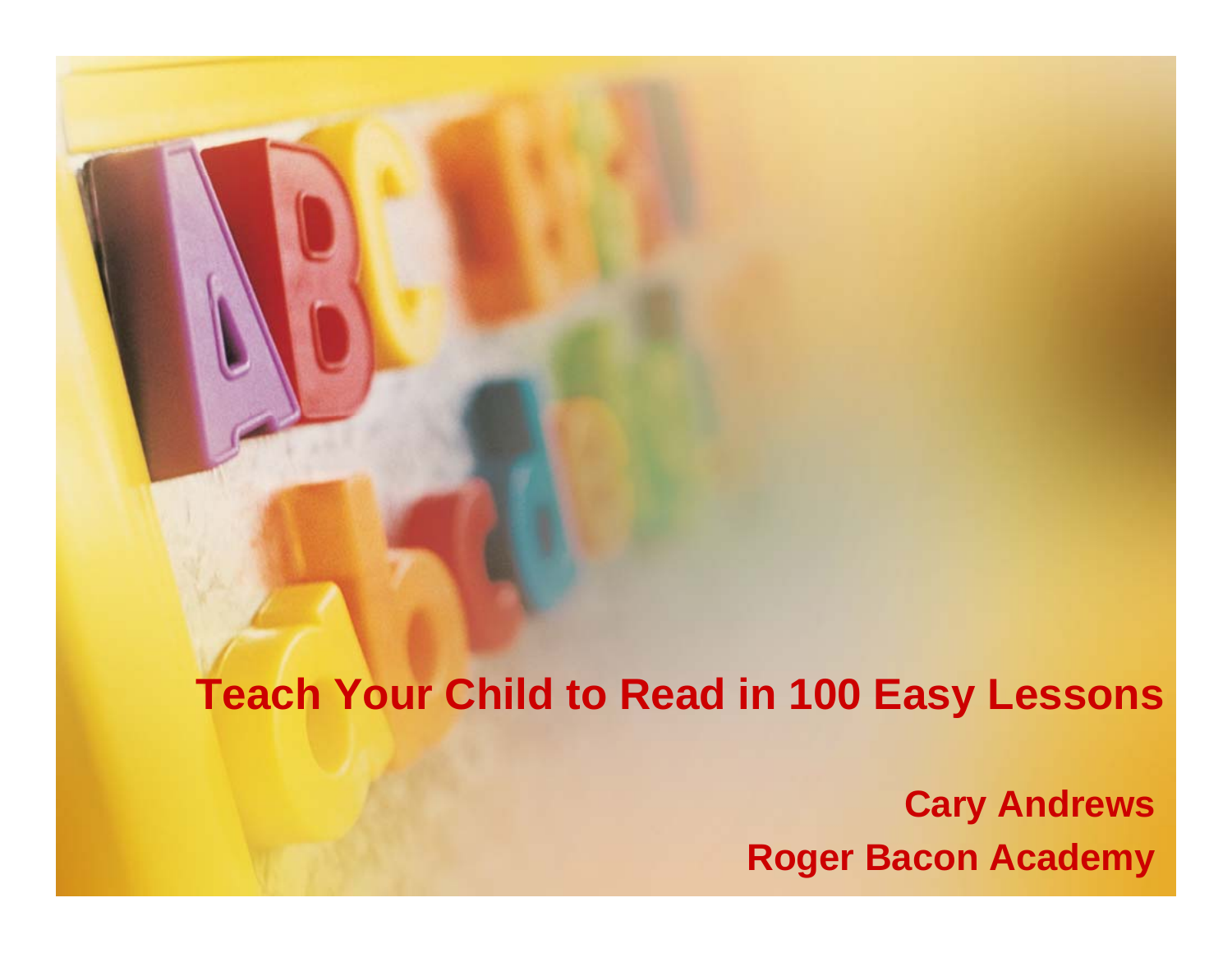# **What is 100 Easy Lessons?**

#### •**Supplemental Reading Program**

- Based on Core Reading Program: Reading Mastery I and II Principal Author: Siegfried Engelmann Scientifically-Based Program Primary Purpose: Learning to Read (Decoding) **Systematic and Explicit Phonics Program** Record of success since the 1960's.

Project Follow-Through and National Reading Panel

# **Utilized as …**

•

- intervention program for struggling K-2 students.
- precocious preschool students
- home school students

#### $\bullet$ **Daily lessons…**

- last on average 20-30 minutes
- scripted for precise teacher language and consistency
- are highly teacher-directed
- provide practice with sounds, words, and passages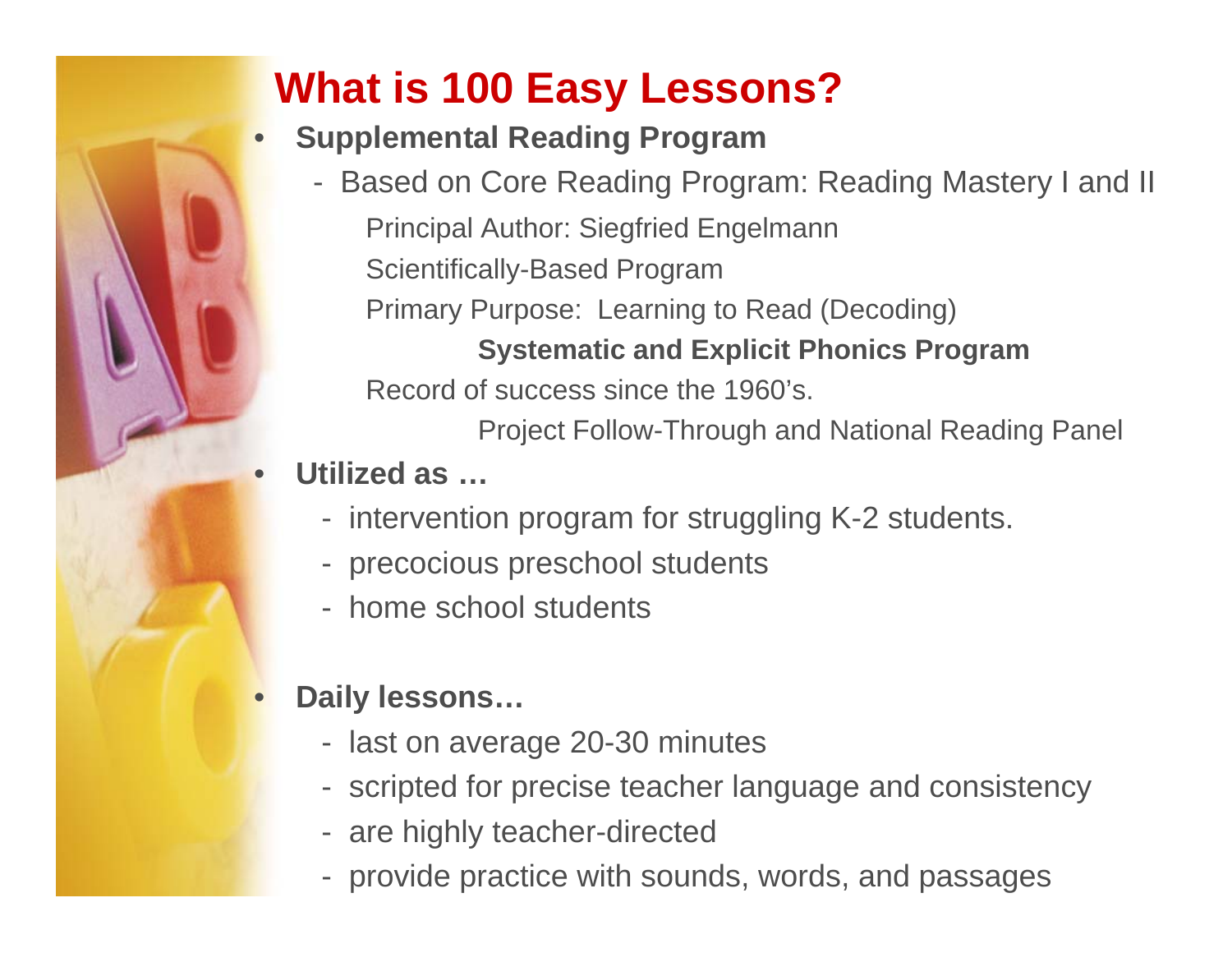

# **Major Instructional Tracks**

- **Sound Practice**
- **Oral Segmenting and Blending**
	- **Word Reading**
- **Sentence and Passage Reading**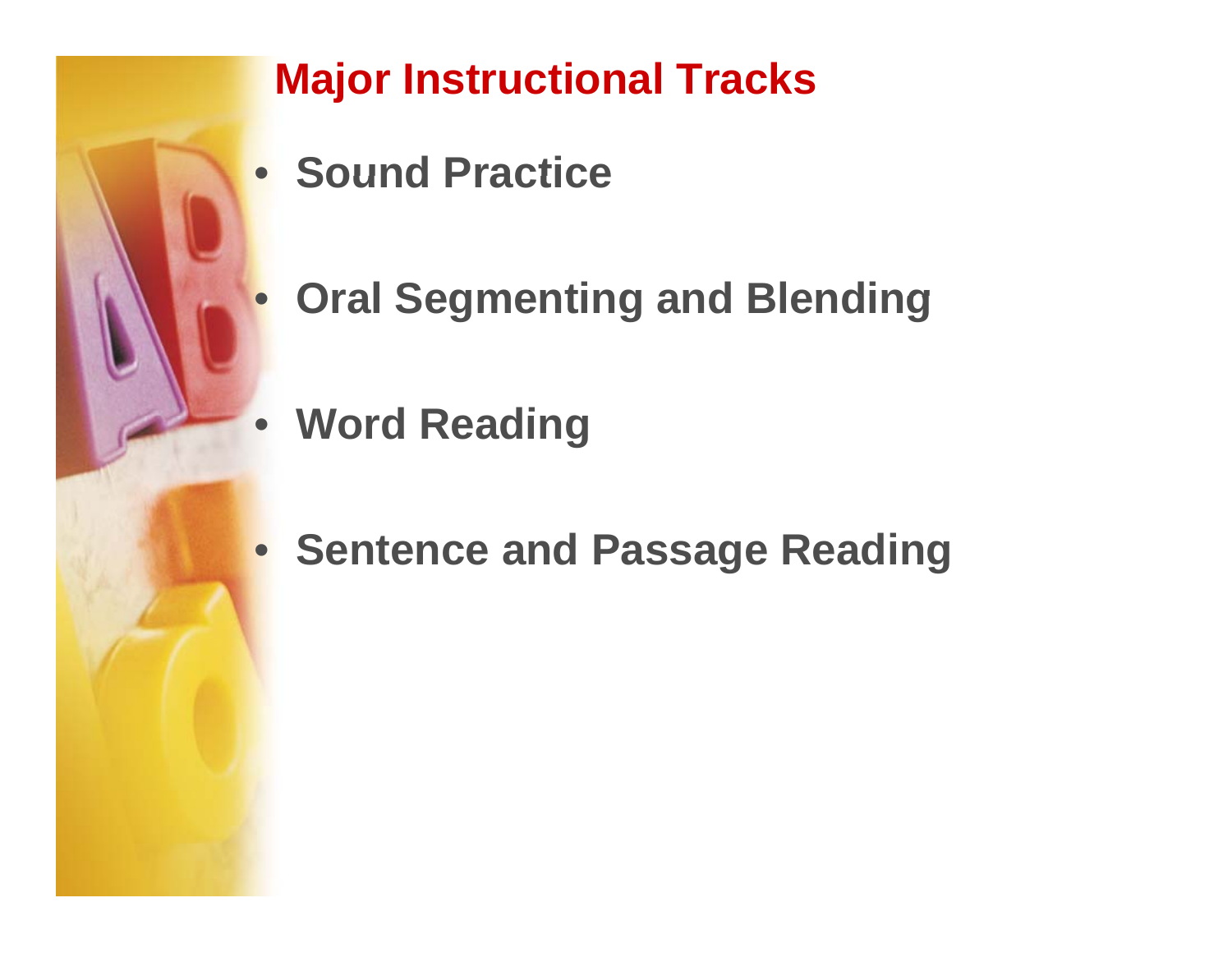

# **Additional Instructional Tasks:**

**Omit the following tasks:**

- •Rhyming
- •• Sound Writing

# **Use these tasks as time permits:**

- $\bullet$ Story Reading: Parent Reads the Fast Way
- •Story Reading: Word Finding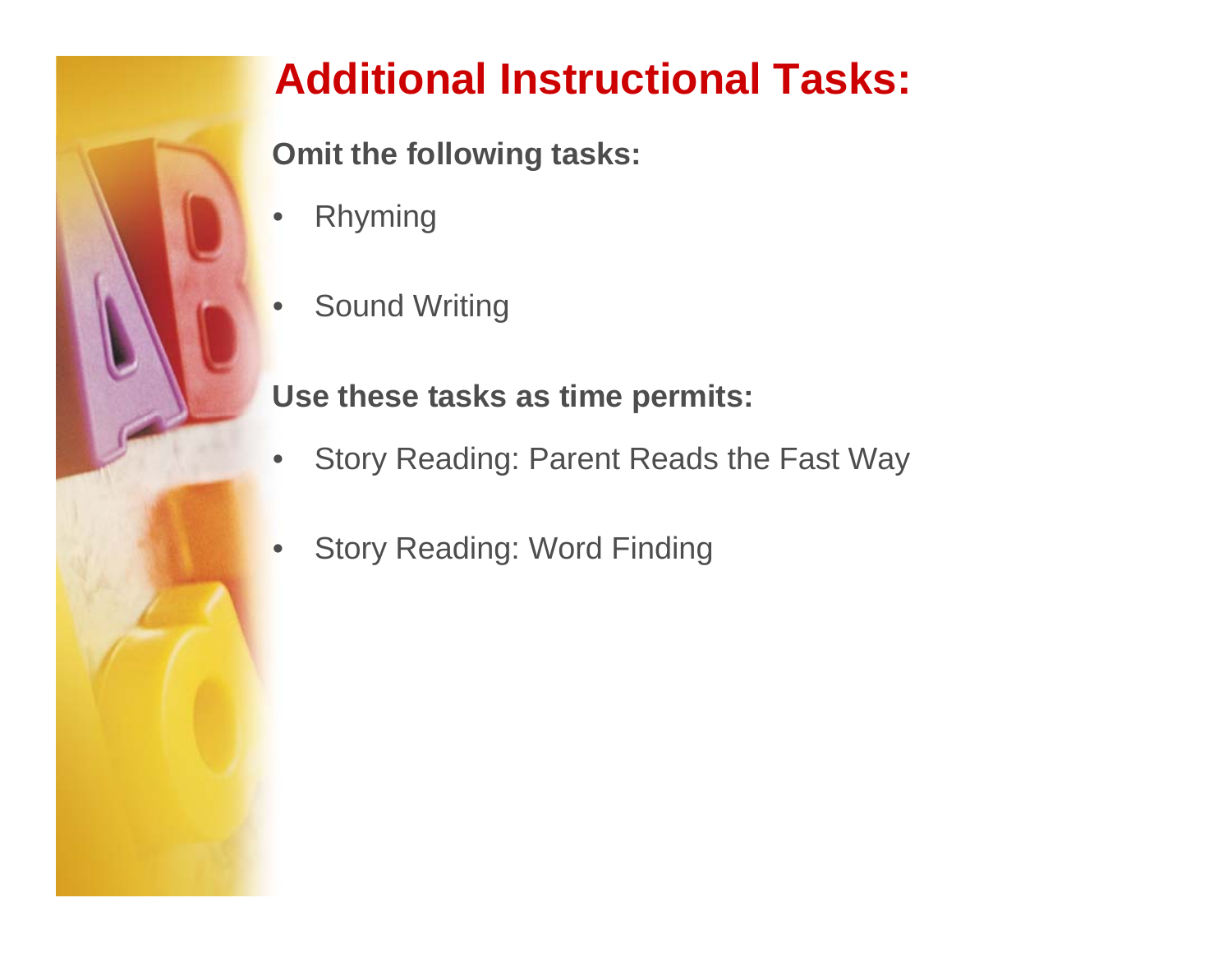# **Teaching Sounds in 100 Easy Lessons**

#### •**Sounds are written in unique orthography.**

Select sound combinations are joined. Macrons (lines over vowels) differentiate long/short vowels. To ensure one-sound/symbol correspondence: No capitals. Frequency research utilized to determine initial sound taught.

#### •**Sounds are carefully sequenced to avoid confusion.**

Long and short vowels as well as confusing sounds separated.

#### •**Program teaches two types of sounds:**

## **Continuous Sounds:**

can be held for three seconds.

are designated in script by three symbols: aaa.

always have a ball under them to remind of holding.



**>**

a

## **Stop or Quick Sounds:**

- are meant to be said quickly and quietly.
- are designated in script by one symbol. d
	- always have an arrow under them to remind to release.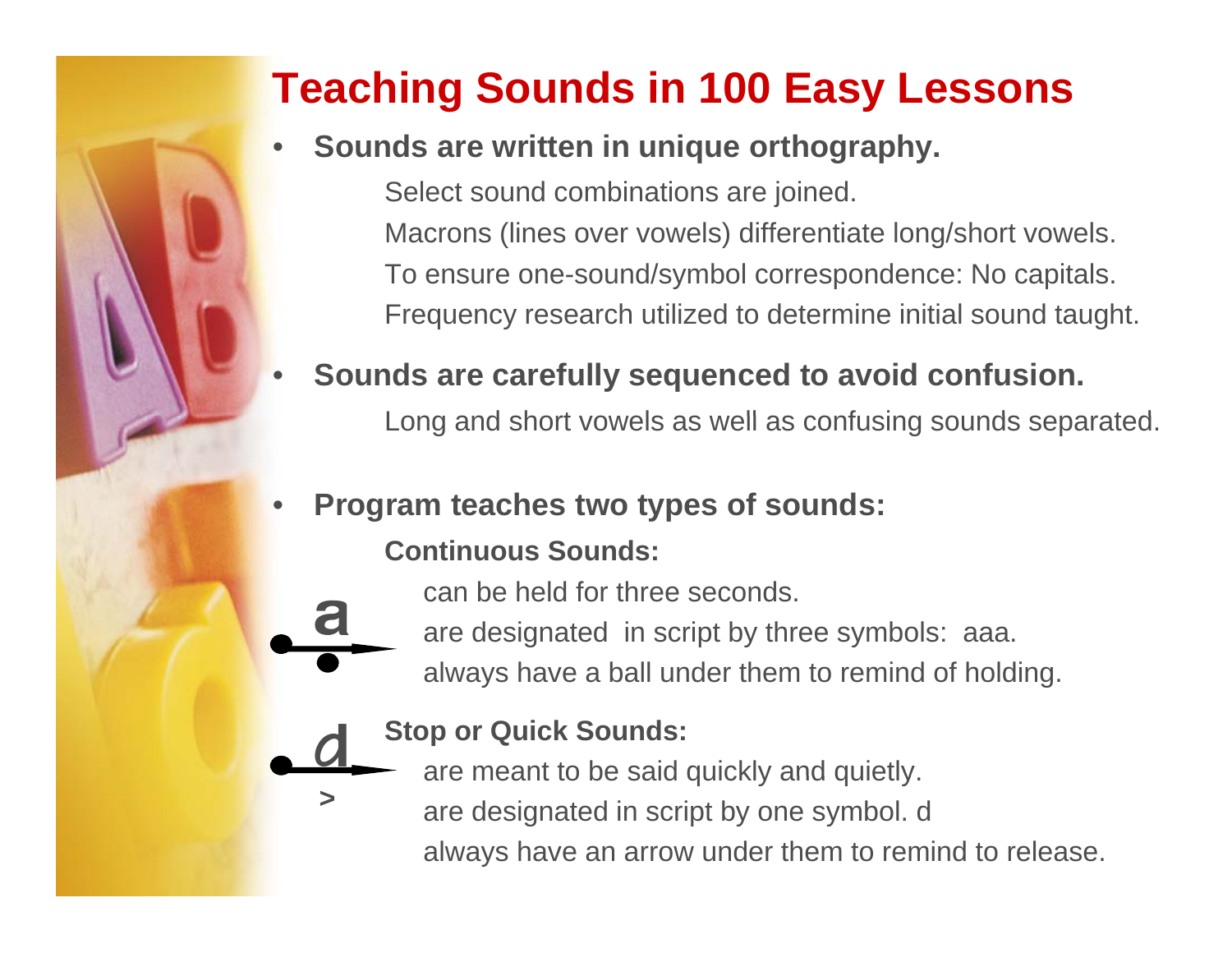# **Delivery Elements for Instructional Tasks**

#### **Focus…**

 $\bullet$ 

 $\bullet$ 

directs student attention to the task.

After attention is directed, instructions are provided.

# **Wait Time…**

provides three seconds for students to think of response.

#### $\bullet$ **Cue and Signal…**

tells students to prepare to respond. tells students when to start and stop.

#### •**Confirmation…**

reinforces the final student response.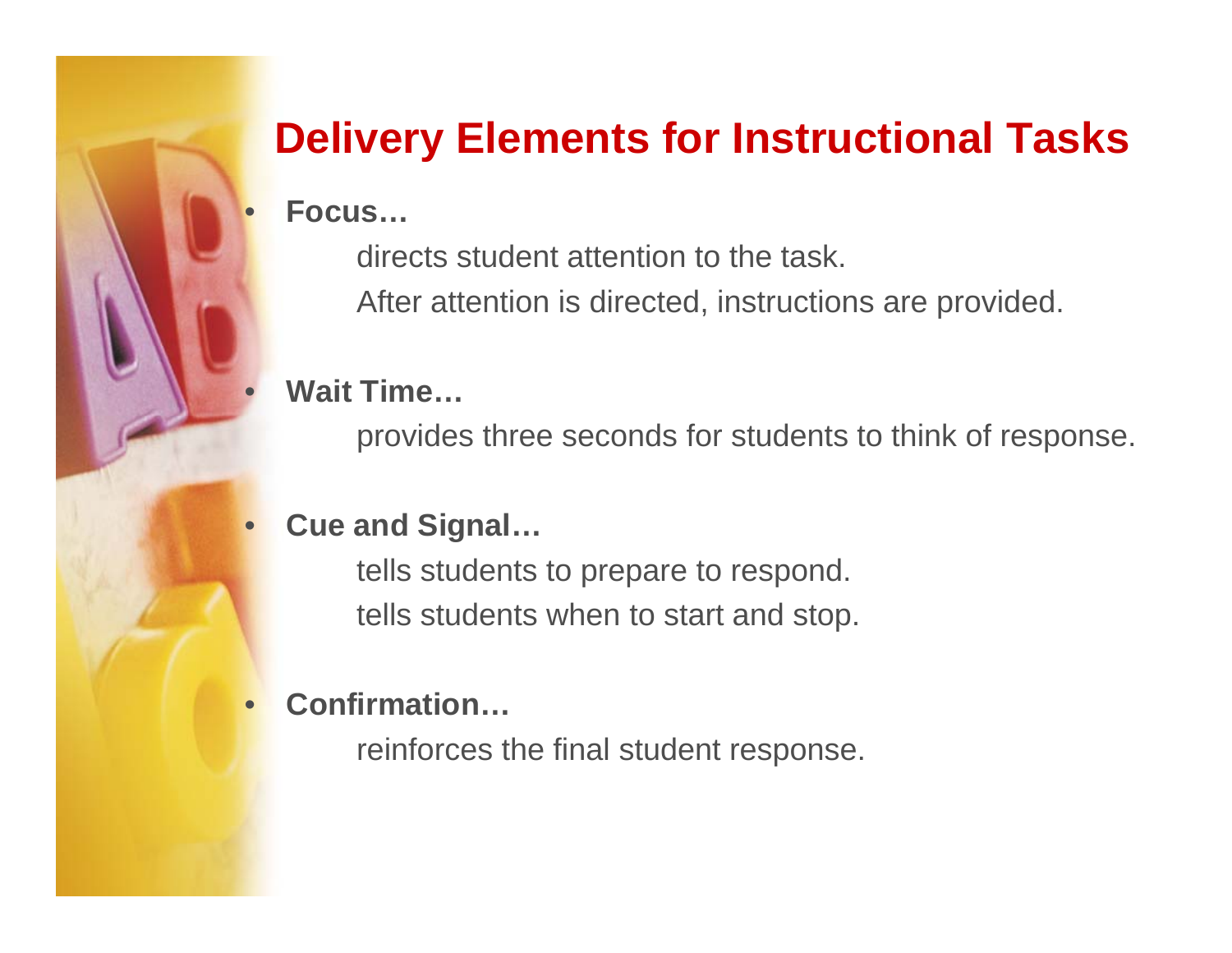

#### **Sounds Introduction**

1**.** (Point to e.)

**Here's a new sound. I'm going to touch under this sound and say the sound.**

(Touch first ball of arrow. Move quickly to second ball. Hold.) **@@@@@** 

- 2. **Your turn to say the sound when I touch under it.** (Touch first ball.) **Get ready.** (Move quickly to second ball. Hold.) ēēēēē.
- 3. (Touch first ball.) **Again. Get ready**. Move quickly to the second ball. Hold.) EEEEEE.



**Focus: \_\_\_\_\_\_\_\_\_\_\_\_\_\_\_\_\_\_**

**Think: \_\_\_\_\_\_\_\_\_\_\_\_\_\_\_\_\_\_\_\_**

**C /Si l Cue/Signal: \_\_\_\_\_\_\_\_\_\_\_\_\_\_\_**

**Verification:\_\_\_\_\_\_\_\_\_\_\_\_\_\_\_**

#### **Sounds Review: Slowly**

1**. You're going to say all these sounds.** (Touch first ball for a.) **Get ready.** (Quickly move to the second ball. Hold.) aaaaaa.



2**.** (Touch first ball for s.) **Get ready.**

(Quickly move to the second ball. Hold.) ssssssssssss.



3**.** (Touch first ball for d.) **Get ready.**

 (Quickly move to end of arrow.) d.

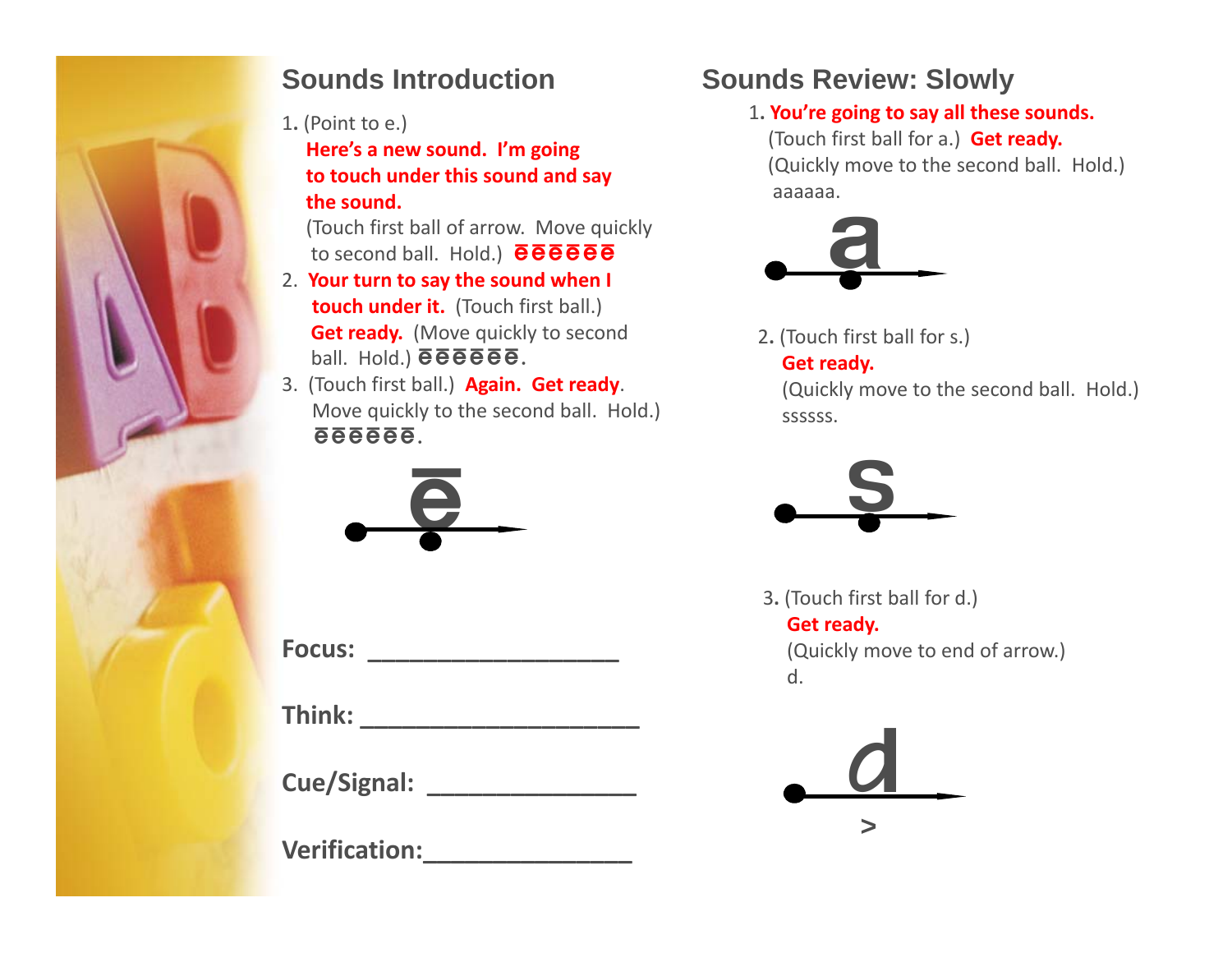# **Sound Introduction and Review**

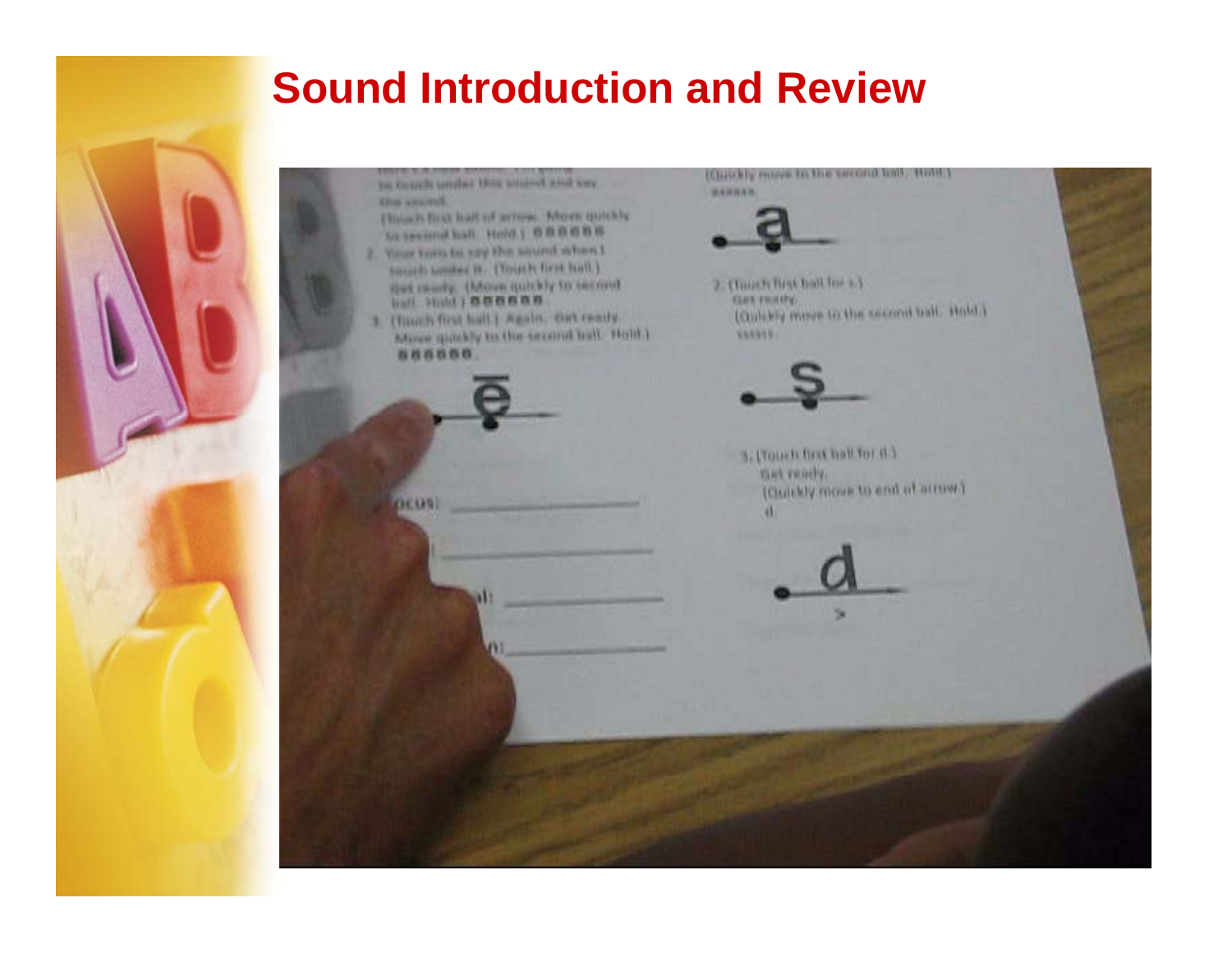

#### **Sounds: Slowly and Fast**

1**. You're going to say the sounds slowly, then you're going to say them fast.** (Touch first ball for <sup>s</sup> ) **Say the sound slowly** s.)**slowly.** (Move quickly move to second ball. Hold.) sssssss. **Say it fast.** (Move quickly to end of arrow.) s.



2**.** (Touch first ball for a.) **Say the sound slowly.** (Move quickly move to second ball. Hold.) aaaaaa. **Say it fast.** (Move quickly to end of arrow.) a.



3**.** (Touch first ball for d.) **Get ready.** (Quickly move to end of arrow.) d. **Say it fast.** (Move quickly to end of arrow.) d. **Your**



| <b>Focus:</b>      |  |
|--------------------|--|
| Think:             |  |
|                    |  |
| <b>Cue/Signal:</b> |  |

**Verification:\_\_\_\_\_\_\_\_\_\_\_\_\_\_\_**

**Basic Correction:**

**My turn.** *Model.*

**turn. Get ready.**

*(Signal )* **Yes** *(Signal.)***Yes, \_\_\_\_\_\_\_\_\_\_.**

**Starting over.**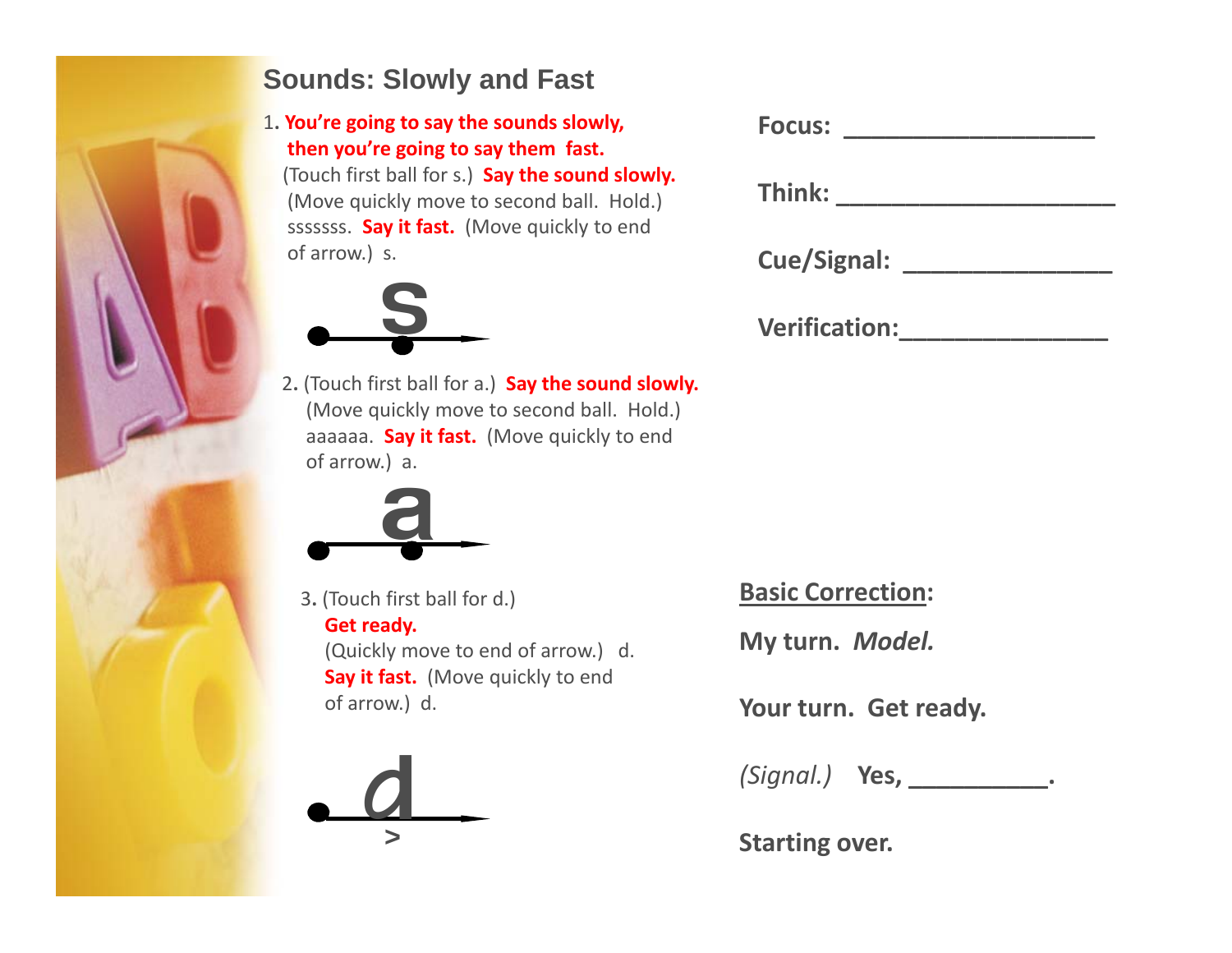# **Say the Sound: Slowly and Fast**



and first ball for all Say the sound slowly Apple quickly move to second ball. Hold.) **Allow Dealers** Final, (Move pubbly to end of arrow.) a

**FOCUS:** 

Waltz

Cue Sign

**Verificat** 



move to end of arrow. **Dizze goldily** to en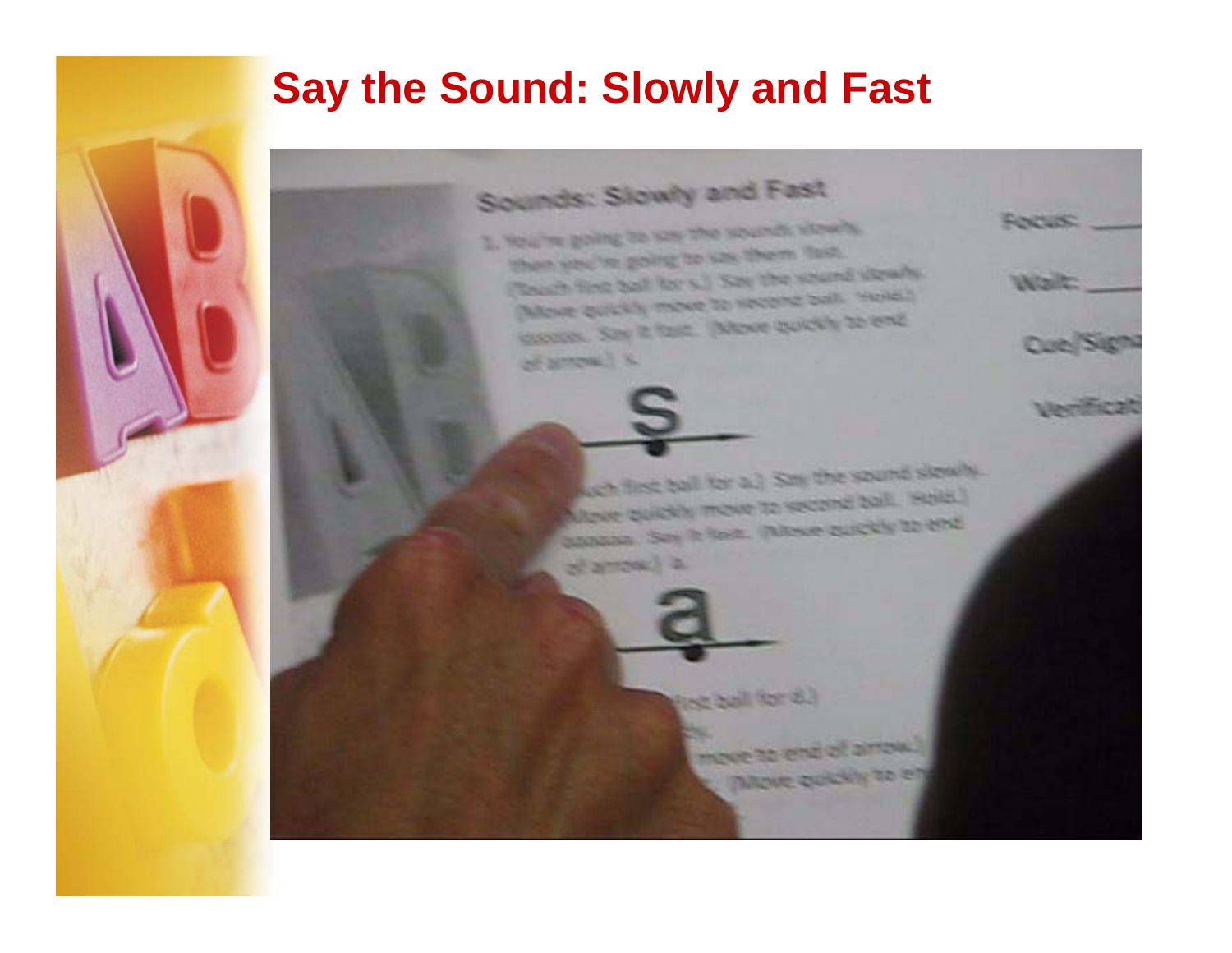

#### **Child Touches the Sound**

1**.** (Point to s.) **You're turn to touch the sounds and say them. First you're going to say this sound slowly and then say it fast. Touch the yy first ball of the arrow. You're going to move to the next ball on the arrow and stop. When you stop, say the sound slowly. Do it.** ssssss. **Now say it fast.** s.



2**. Touch the ball for the next sound. Move to the next ball and say the sound slowly.** aaaaaa. **Now say it fast.** a.



3**. Touch the ball for the next sound. Move to the next ball and say the sound slowly.** mmmmmm. **Now say it fast.** m.



| <b>Focus:</b>        |  |
|----------------------|--|
| Think:               |  |
| <b>Cue/Signal:</b>   |  |
| <b>Verification:</b> |  |

#### **Basic Correction:**

**My turn.** *Model.*

**turn. Get ready.**

*(Signal ) (Signal.)***Yes, \_\_\_\_\_\_\_\_\_\_.**

**Starting over.**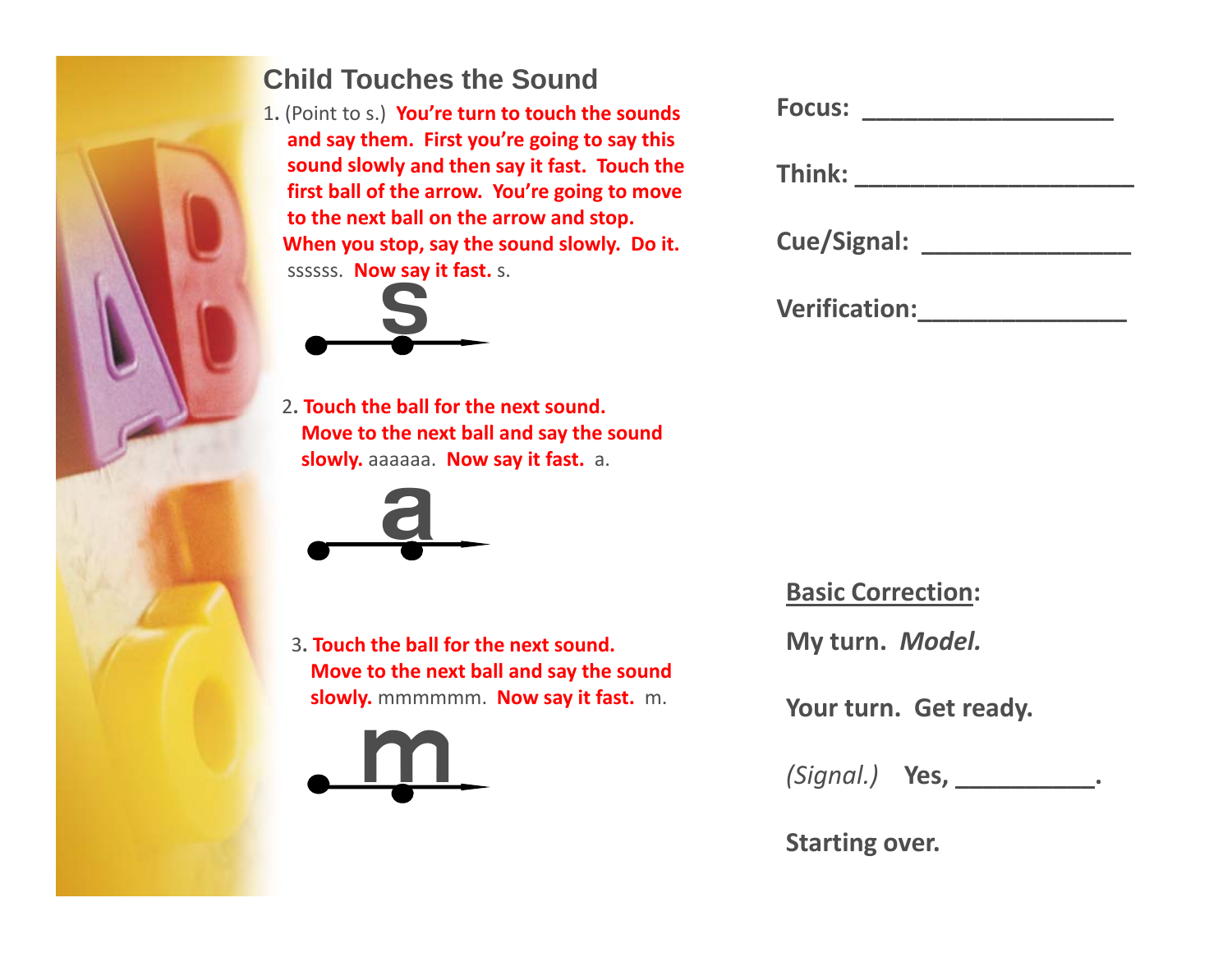# **Child Touches the Sound**



#### **Child Touches the Sound**

1. (Point to s.) You're turn to touch the sounds and say them. First you're going to say this sound slowly and then say it fast. Touch the first ball of the arrow. You're going to move to the next ball on the arrow and stop. When you stop, say the sound slowly. Do it. ssssss. Now say it fast, s.



Veri

 $Cue/$ 

2. Touch the ball for the next sound. Move to the next ball and say the sound slowly, aaaaaa. Now say it fast. a.



3. Touch the ball for the next sound. Move to the next ball and say the sound slowly, mmmmmm. Now say it fast. m.

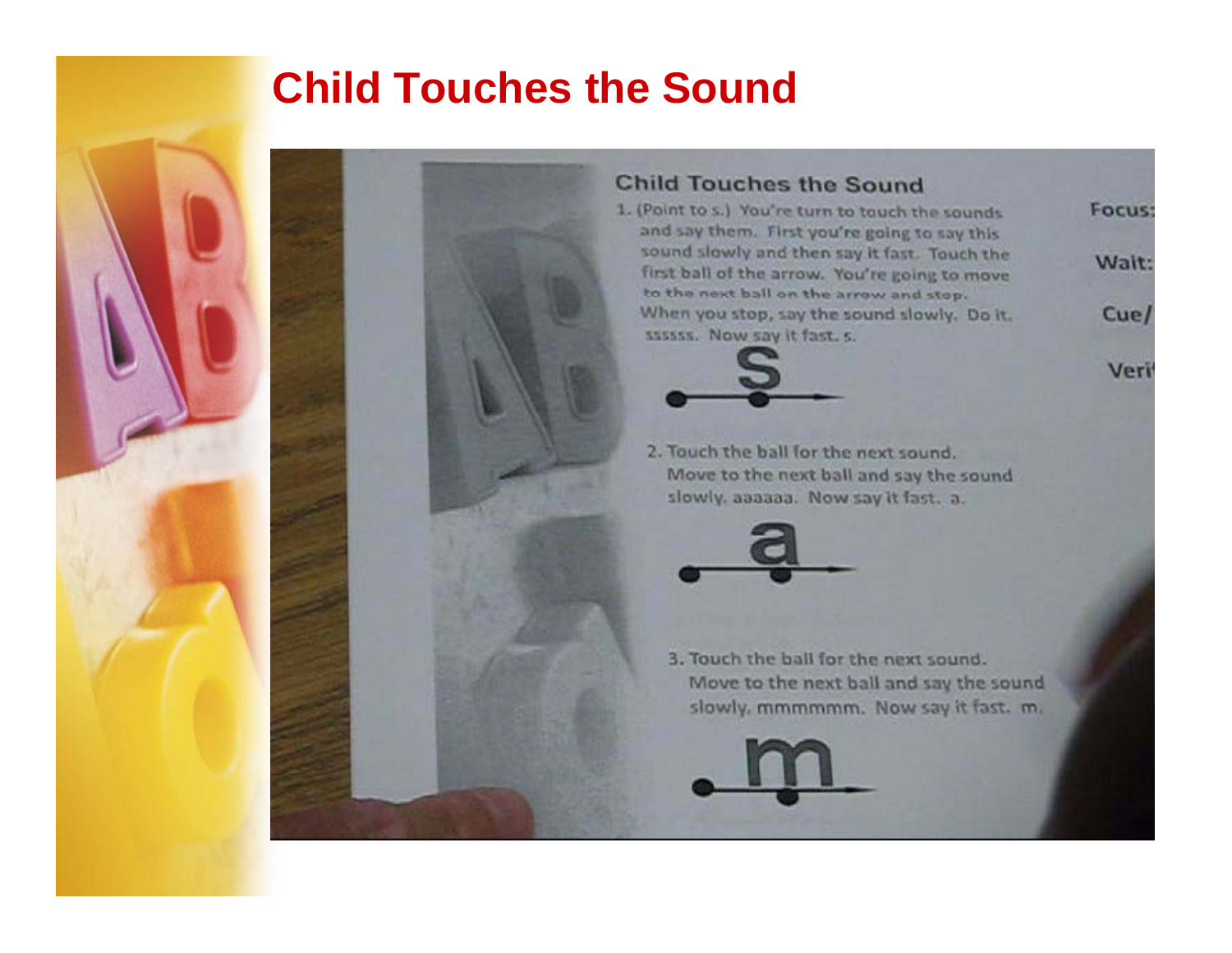

1**.** (Touch under first ball of arrow.)

**You're going to read this word. You're going to sound it out Then you're going to say it fast out. you refast. <sup>S</sup> d**

2. **Sound it out.** (Touch under r, a, and <sup>m</sup> as the child says rrraaammm without pausing between the sounds.)

(Return to the first ball.)

**Say it fast.** (Slide quickly to end of arrow.) ram. **Yes, what word?** ram. **Good reading.**

3**.** (Touch the <sup>a</sup> in eat.) **Focus:**

#### **This word has <sup>a</sup> little sound in it. We don't say that sound Just say the big sounds sound. sounds.**

(Return to the ball.) **Sound it out.** (Touch under e, and <sup>t</sup> as the child says eeet without pausing between the sounds.) (Return to the first ball.) **Say it fast.** (Slide quickly to end of arrow.) eat. **Yes, what word?** eat. **Good reading.**

**Word Reading** 4. (Touch under first ball of arrow.)

 **going to read this word. You're going to sound it out. Then you're going to say it fast.**

**Sound it out.** (Touch under s,e, and e as the child says ssseeeeee without pausing between the sounds.)

(Return to the first ball.)

**Say it fast.** (Slide quickly to end of arrow.) see. **Yes, what word?** see. **Good reading.**

| the a in eat.)                                                                                                          | <b>Focus:</b>                        |
|-------------------------------------------------------------------------------------------------------------------------|--------------------------------------|
| ord has a little sound in it. We don't say<br>und. Just say the big sounds.<br>to the ball.) Sound it out. (Touch under | Think:                               |
| as the child says eeet without pausing<br>n the sounds.)<br>to the first ball.)                                         | <b>Cue/Signal:</b>                   |
| ast. (Slide quickly to end of arrow.) eat.<br>at word? eat. Good reading.                                               | <b>Verification:</b>                 |
| r a m                                                                                                                   | $\mathbf{e}_\mathsf{a}$ $\mathsf{T}$ |

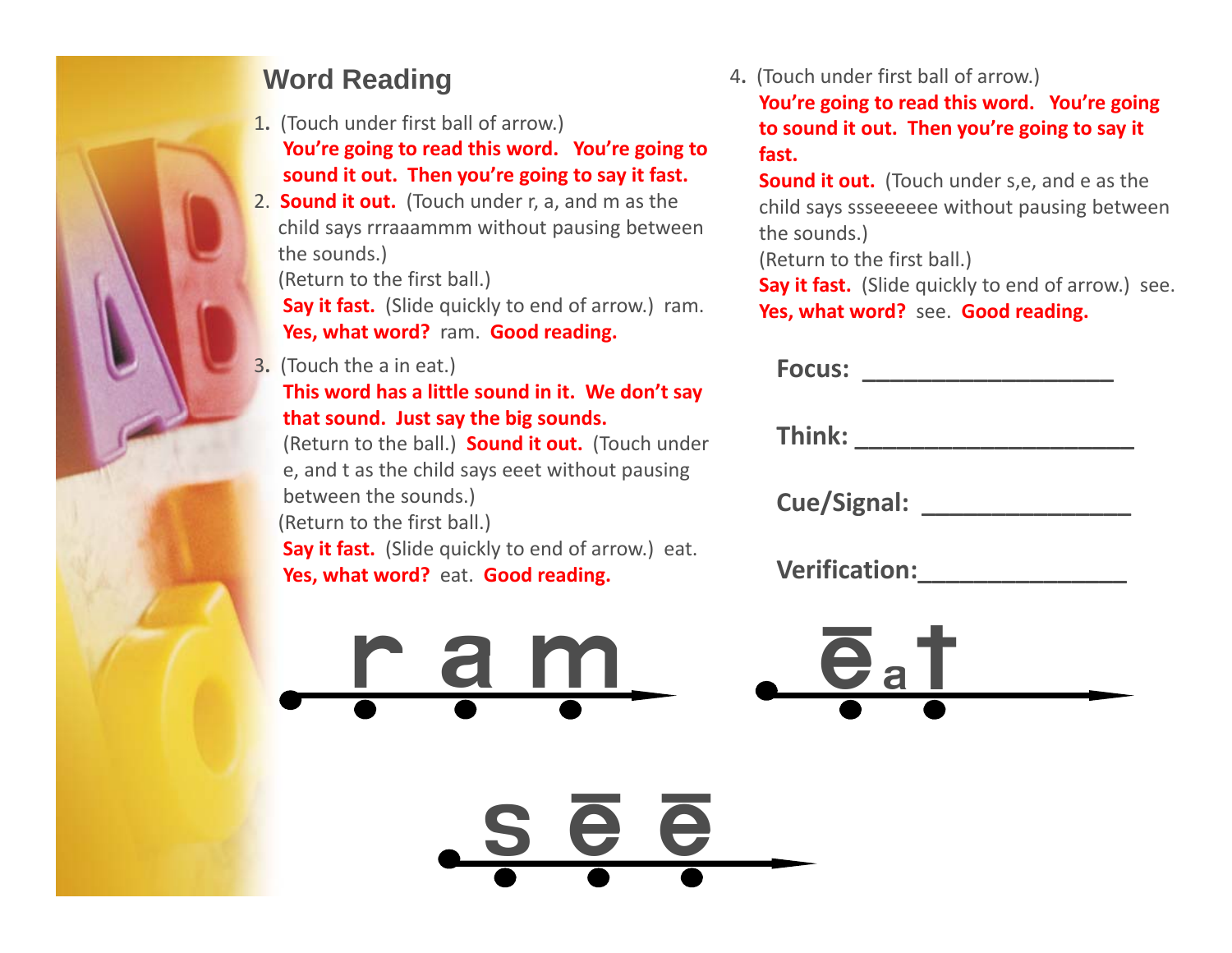

# **Sound it Out**

#### Mary Smoothy

#### **CONSTRUCTION RESIDENCE** <u> The Commercial Commercial Commercial Commercial Commercial Commercial Commercial Commercial Commercial Commercial Commercial Commercial Commercial Commercial Commercial Commercial Commercial Commercial Commercial Commerc</u>  $\frac{1}{2}$

**September 1977**  $\sim$ 

New House, & **Mary London** 

**SERVICE -CARD COMMAND** 

**Second Contractor** 

**Constitution** 

**STATISTICS** 

12221111 **CONTRACTOR** 

 $\frac{1}{2} \left( \frac{1}{2} \right) \left( \frac{1}{2} \right) \left( \frac{1}{2} \right) \left( \frac{1}{2} \right) \left( \frac{1}{2} \right) \left( \frac{1}{2} \right) \left( \frac{1}{2} \right) \left( \frac{1}{2} \right) \left( \frac{1}{2} \right) \left( \frac{1}{2} \right) \left( \frac{1}{2} \right) \left( \frac{1}{2} \right) \left( \frac{1}{2} \right) \left( \frac{1}{2} \right) \left( \frac{1}{2} \right) \left( \frac{1}{2} \right) \left( \frac$ **White** 

Contingnation

**Verification**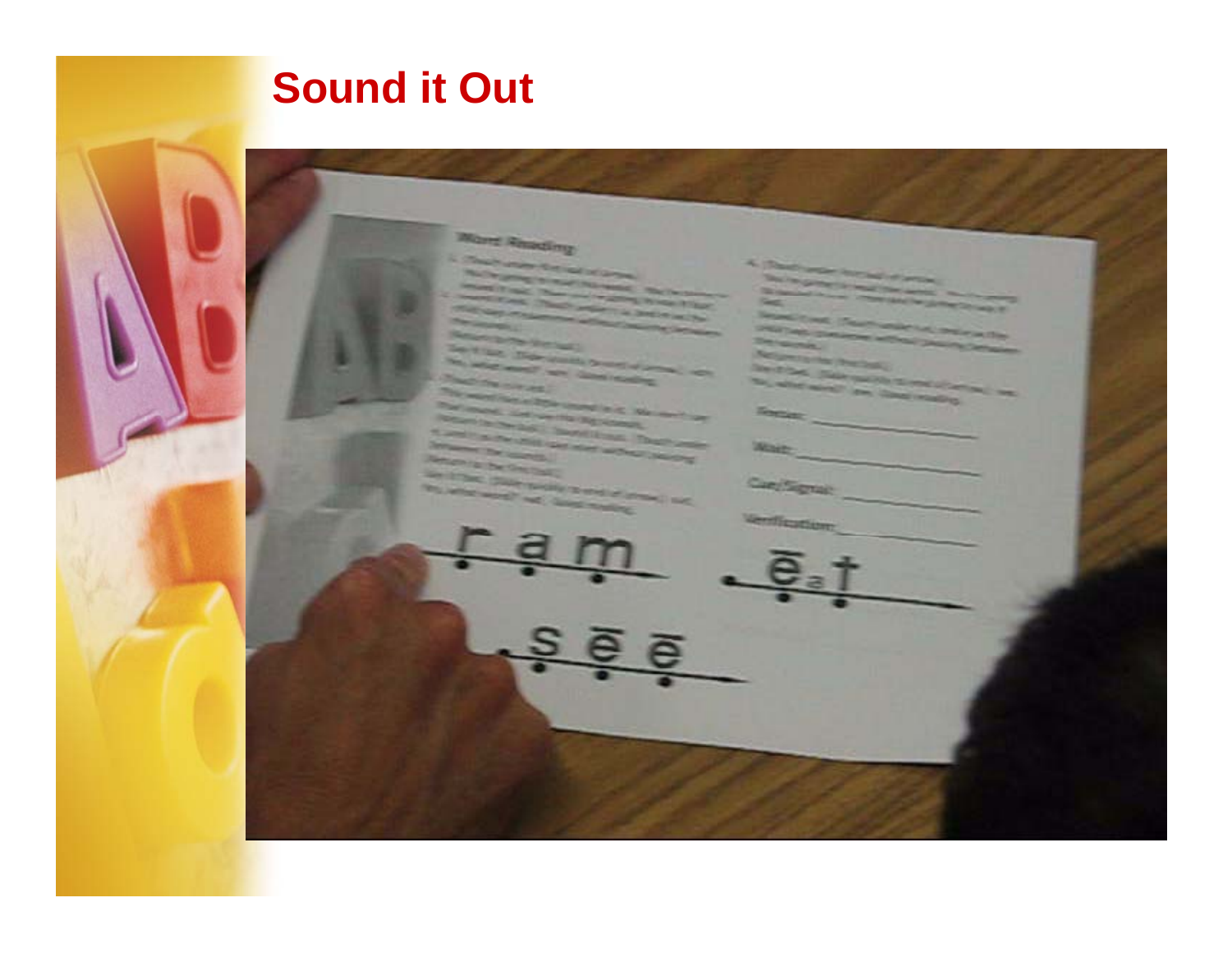

## **Word Reading**

1**.** (Touch the balls for <sup>a</sup> and t.)

**First you're going to sound out this part.**

(Touch arrow under c.)<br>(Point to ball for a.) **Get ready.** (Touch balls for **right arrow tells us that** a and <sup>t</sup> as child says aaat without pausing between sounds.) **Say it fast.** at.

2. (Touch first ball for cat.) **This word rhymes with at. What does it rhyme** 4. **My turn to sound out cat.** (Slide past c. **with?**with? at.

**Rhyming with at.** (Slide quickly to end of arrow.) cat. **What word?** cat. **Yes, cat.**

3**. Now I'm going to sound out cat.**

**This arrow tells us that I can't stop under the sound. But the arrow tells us that you have to say the sound for the c.**

(Touch the first ball for cat.)

**Focus:**

Stop at ball for a. Continue to <sup>t</sup> and say:) **caaat.**

#### 5. **Your turn to sound it out. Get ready.**

(Slide past c. Stop at ball for a. Continue to <sup>t</sup> .) caaat.**What word?** cat.

| <b>AND</b> |                | Think:             |
|------------|----------------|--------------------|
|            | $\blacksquare$ |                    |
|            |                | <b>Cue/Signal:</b> |

**\_\_\_\_\_\_\_\_\_\_\_\_\_\_\_\_\_\_**

| Think: |  |  |
|--------|--|--|
|        |  |  |

| <b>Verification:</b> |  |
|----------------------|--|
|                      |  |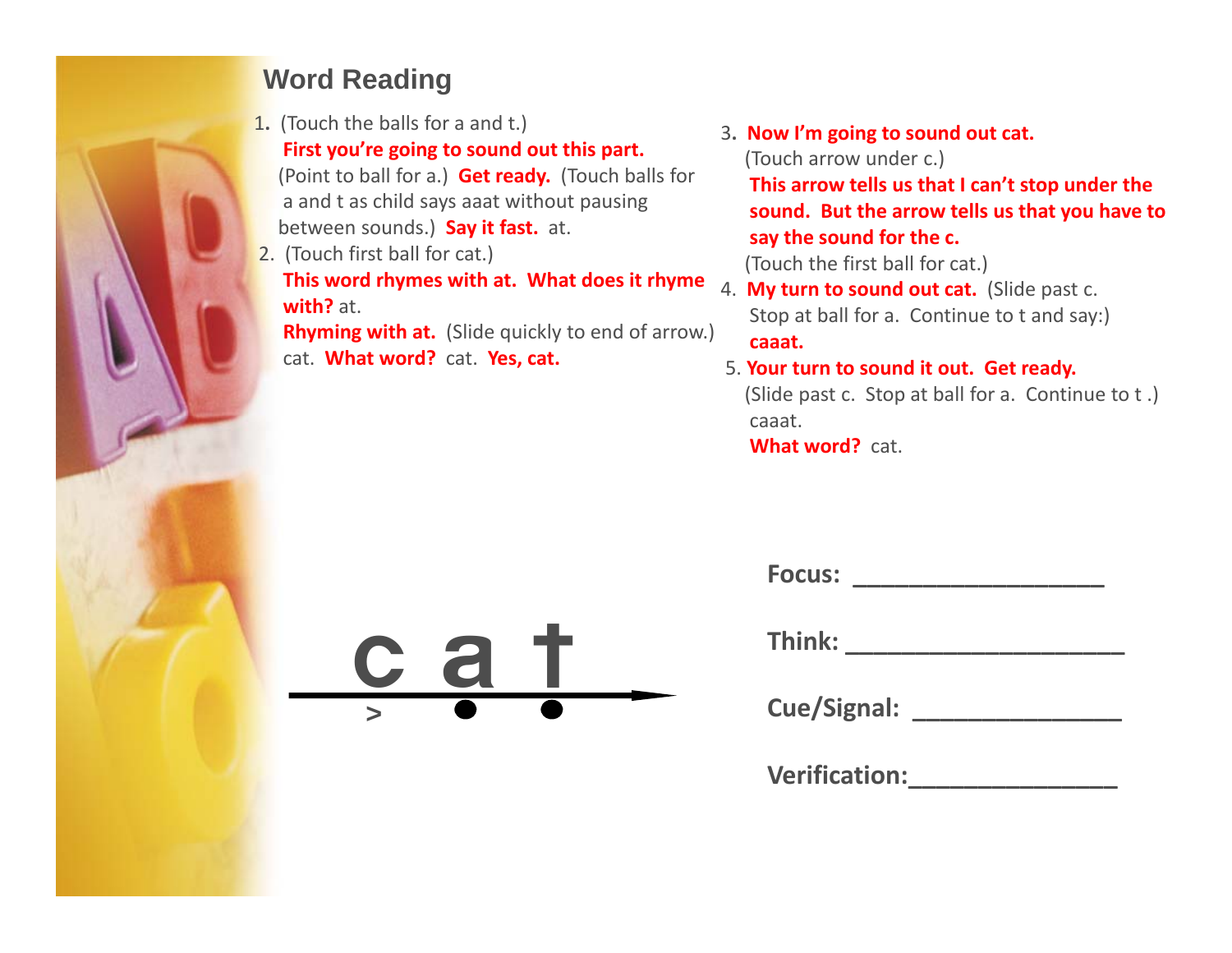# **First Sound Quick Sound**

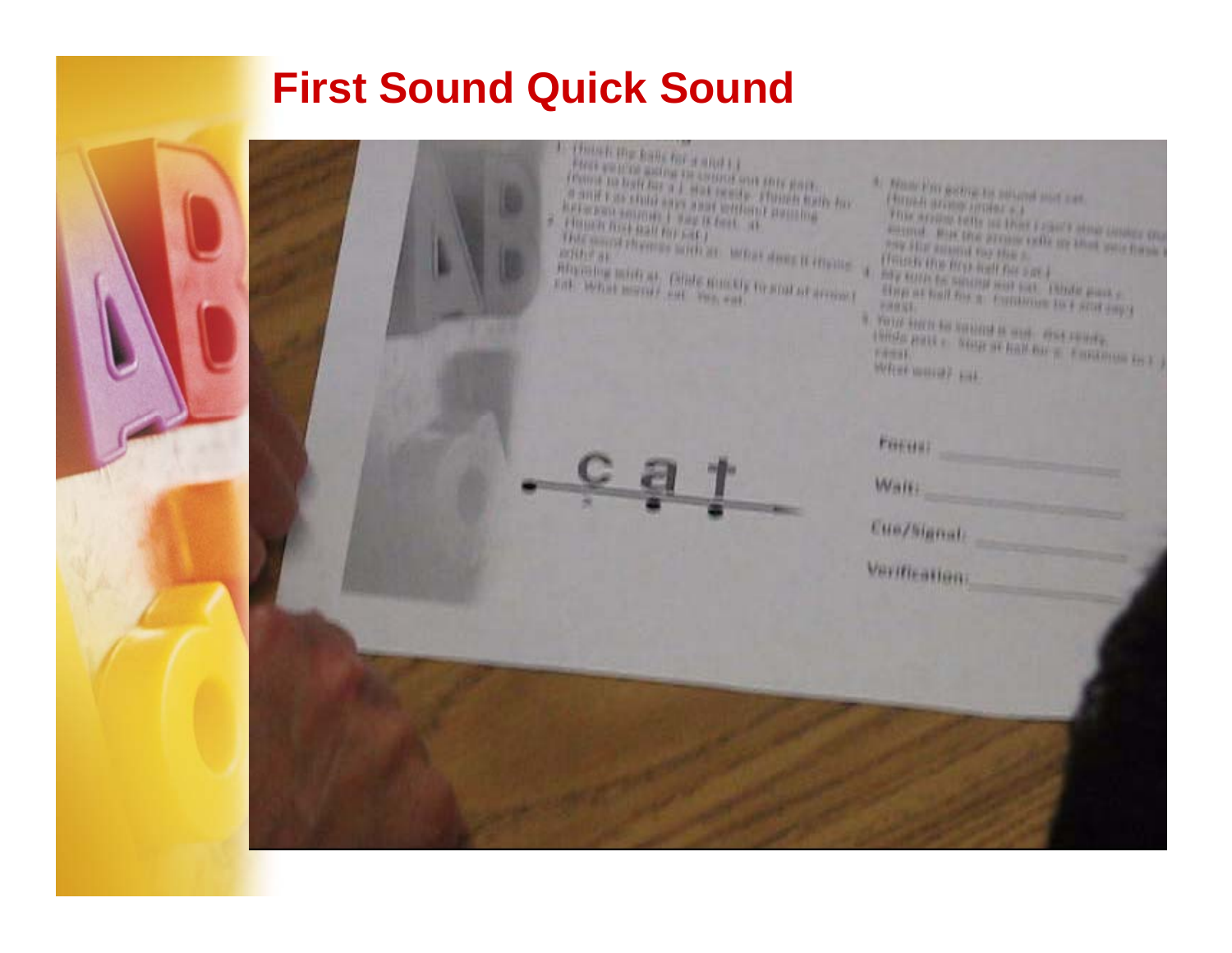

#### **Word Reading: Funny Words**

- 1**. Now you're going to read this word.** (Touch the first ball for said.) **Sound it out.** (Touch under s,a,i, and d as the child says:) sssaaaiiid.
- 2. **That's how we sound out the word. Here's how we say the word.** (pause.) **said. How do we say the word?** Said.
- 3. (Return to the first ball.) **Sound it out again.** (Touch balls for sounds as child says:) sssaaaiiid. **Now say the word.** said. **Yes, what word?** said.

# s a i d

| <b>Focus:</b> |  |
|---------------|--|
|               |  |

| Think: |  |  |  |
|--------|--|--|--|
|        |  |  |  |

| <b>Cue/Signal:</b> |  |
|--------------------|--|
|--------------------|--|

| <b>Verification:</b> |  |
|----------------------|--|
|                      |  |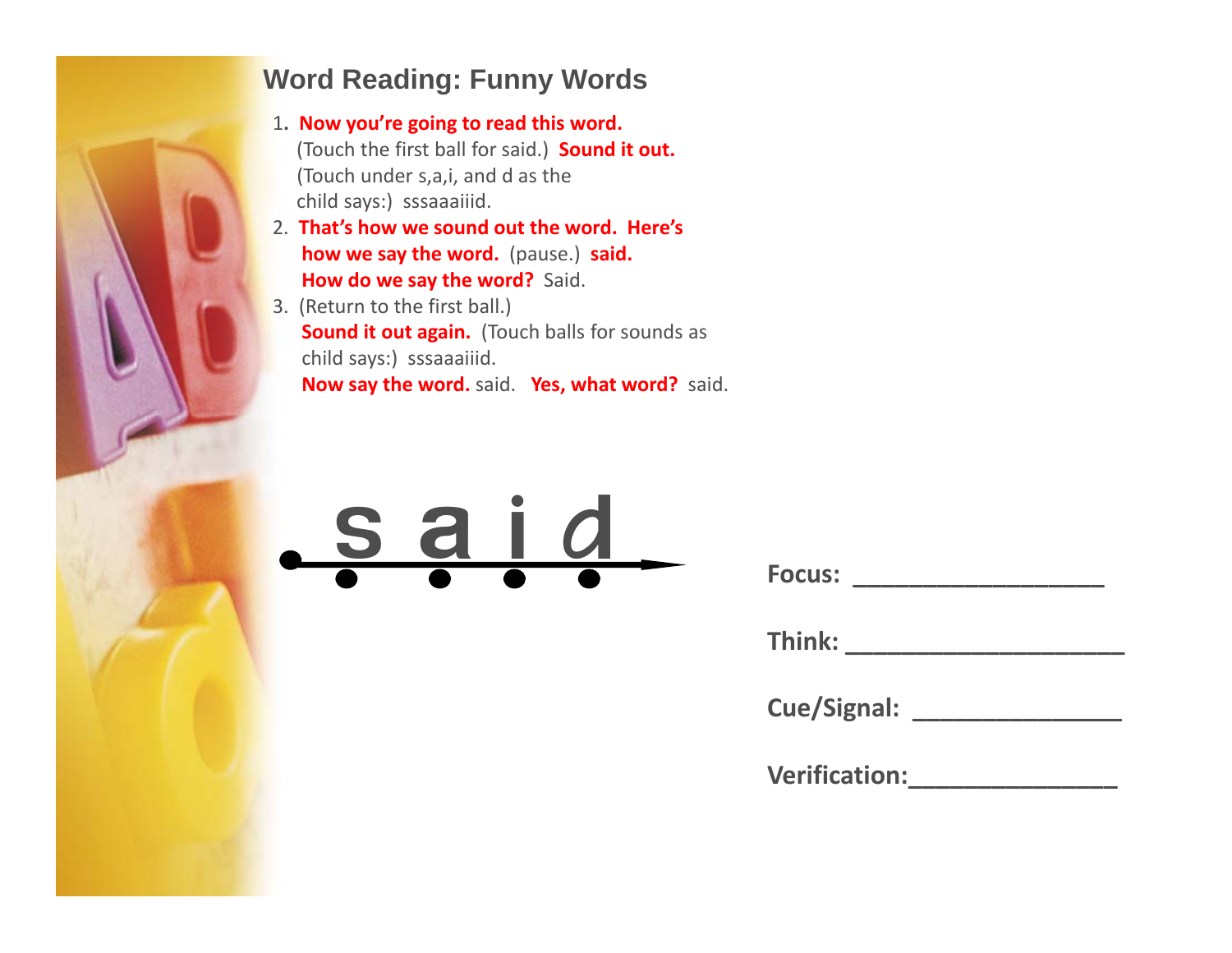# **Funny or Irregular Words**

## Word Reading: Funny Words

- 1. Now you're going to read this word. Now you're going to read this sound it out. (Touch under s.a.), and d as the child says:) sseaaniid.
- child says:) sstaaailid:<br>2. That's how we sound out the word. Here's how we say the word. (pause.) said. How do we say the word? Said.
- 3. (Return to the first ball.) (Return to the first ball.)<br>Sound it out again. (Touch balls for sounds as child says:) straaallid. child says:) straaaliid.<br>Now say the word, said. Yes, what word? said.

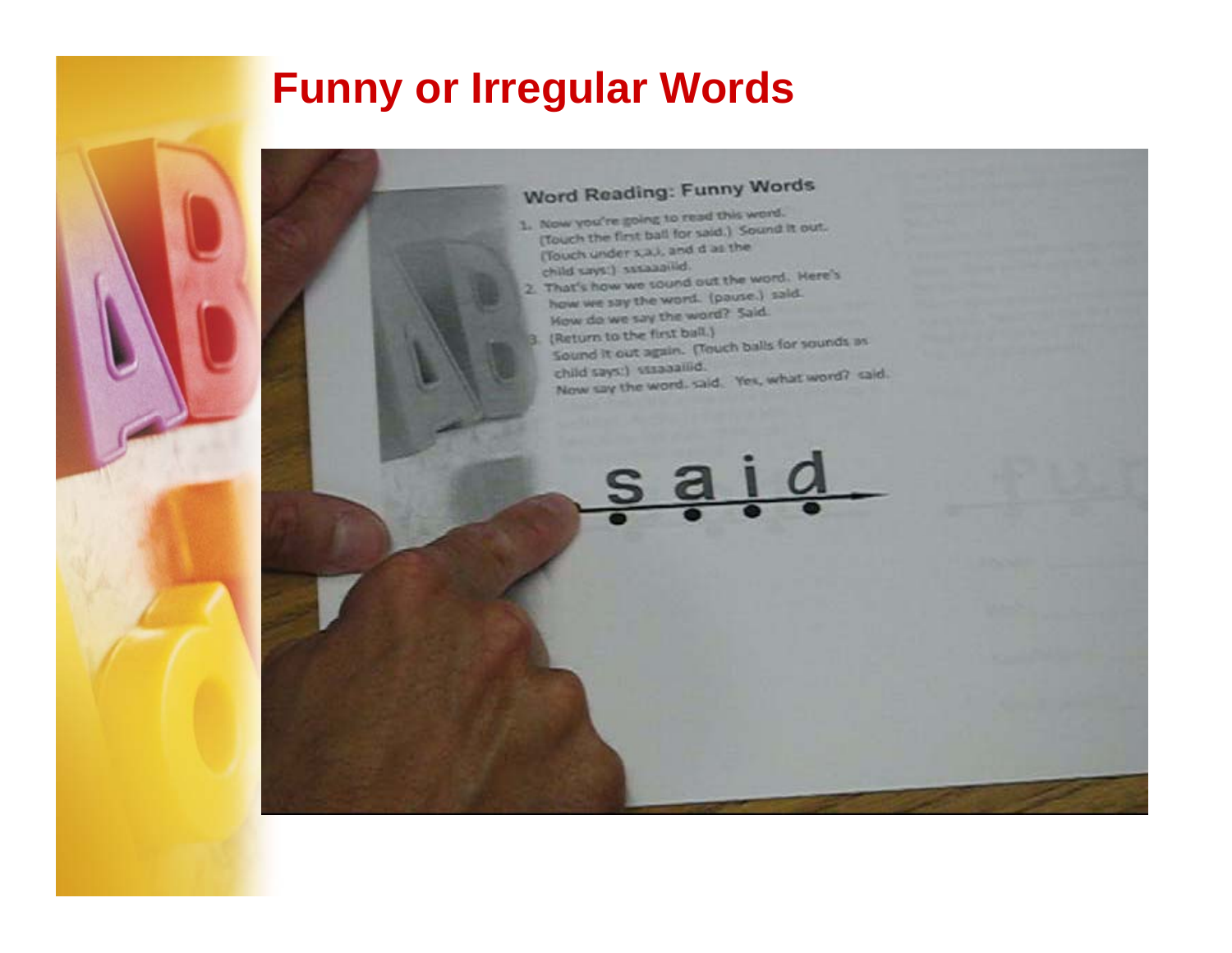

1**. Now you're going to read these words.** (Touch first ball for ant.) **Sound it out.** (Touch balls for sounds.) aaannnt. sounds.) aaannnt. 4. (Return to first ball.) **What word?** ant.

#### **Yes, ant.**

2**.** (Return to first ball.)

**Your going to read this word the fast way. But first I'm going to move down the arrow three times. Take <sup>a</sup> good look at the sounds and see if you can remember this word. But don't say the sounds out loud until you read it the fast way.**

(Move down the arrow three times stopping at each ball. Return to the first ball. ) **Read it the fast way.** (Slide.) ant. **Yes, ant. Good reading.**



**Word Reading** <sup>3</sup>**.** (Touch first ball for fun.) **Sound it out.** (Touch balls for sounds.) fffuuunnn. **What word?** fun.

#### **Yes, fun.**

**I'm going to move down the arrow three times. Then you're going to read the word the fast way.**

(Move down the arrow three times stopping at each ball. Return to the first ball. ) **Read it the fast way.** (Slide.) fun. **Yes, fun. Good reading.**

|           | fun                     |           |  |
|-----------|-------------------------|-----------|--|
| $\bullet$ | $\bullet$ and $\bullet$ | $\bullet$ |  |

| <b>Focus:</b> |  |  |
|---------------|--|--|
|               |  |  |

| Think: |  |  |
|--------|--|--|
|        |  |  |

| <b>Cue/Signal:</b> |  |
|--------------------|--|
|--------------------|--|

| <b>Verification:</b> |  |  |  |
|----------------------|--|--|--|
|                      |  |  |  |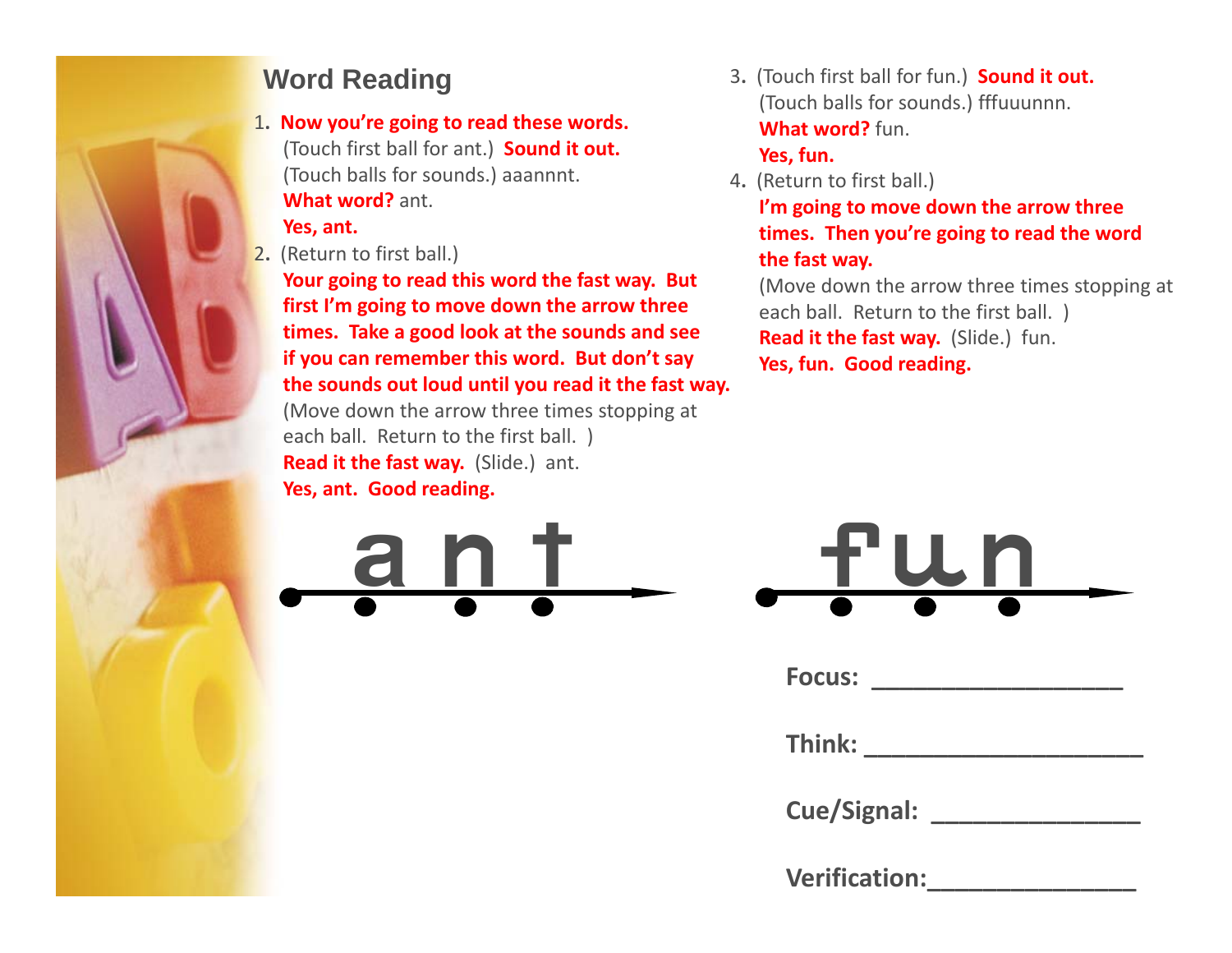# **Transition to Read Fast**



I. Now you're going to read these words. (Touch first trait for set). Sound it out. [Thuch balls for sounds.] approvit. What world? ant Yes, ant.

2. IReturn to first ball.)

Your going to read this word the fast way. Sot first I'm going to move down the arrow three times. Take a good look at the sounds and see If you can remember this word. But don't say the sounds out loud until you read it the fast way. (Move down the arrow three times stopping at each ball. Return to the first ball. 1-Read it the fast way. (Slide.) ant-Yes, ant. Good reading.

3. (Touch first tuil for fun.) Sound it out. (Touch balls for sounds.) Ifflauseme. What word? fier. **Yes, Yun.** 

4. Dietsrie to first ball.) I'm going ta move down the arrow three times. Then you're going to read the wordthe fart way. [Move down the arrow three times stopping at

each ball. Return to the first ball. 1 Read It the fast way. (Slide.) fun-Yes, fun. Good reading.

| Wait:<br>Cue/Signal: |
|----------------------|

Verification: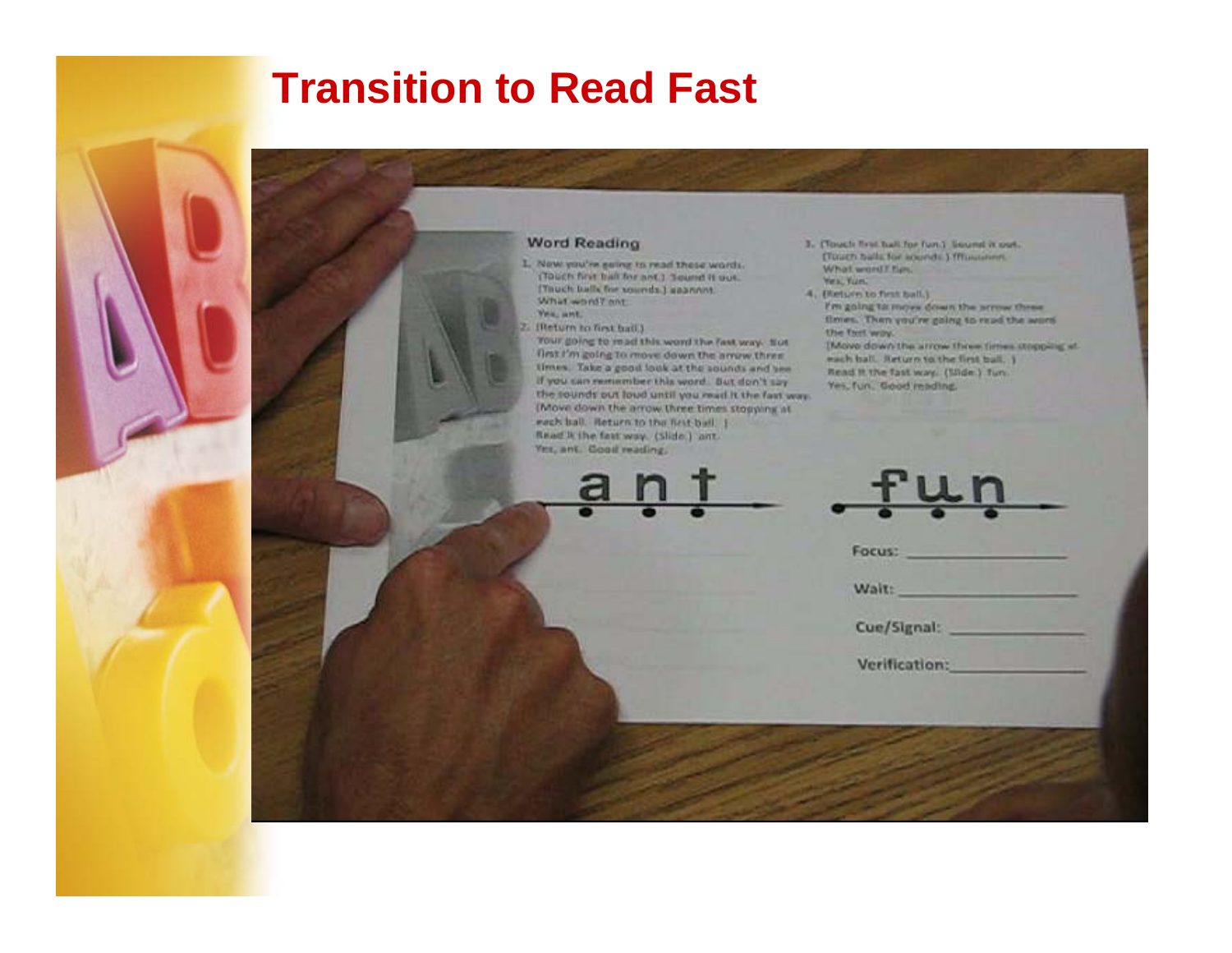#### **Word Reading**

- 1**.** (Point to lots, have, his, near, and ears.) Your going to read all of these word the fast way. **I ll ' go down the arrow one time for each word. Figure out the word. But don't say anything out loud until I tell you to read it the fast way.**
- 2. (Touch the ball for lot. Touch under the sounds. Return to ball.) **Read it the fast way.** (Slide.) lots. **Yes, lots.**
- 3. (Repeat step 2 for remaining words.)
- 4. **Read all these words again the fast wa**
- 5. (Touch first ball for lots. Pause three seconds.) **Read it the fast way.** (Slide.) lots. **Yes, lots.**
- 6. (Repeat step 5 for remaining words.)







# lOats

**Basic Correction:**

**My turn.** *Model.*

**Your turn. Get ready.** *(Signal.)* **Yes, \_\_\_\_.**

**C /Si l it out. Get ready.** *(Signal.)* **Cue/Signal: \_\_\_\_\_\_\_\_\_\_\_\_\_\_\_** Sound it out. Get ready. (Signal.)

**What word?** *(Signal.)* **Yes, \_\_\_.**

**Starting over***.*

**Focus: \_\_\_\_\_\_\_\_\_\_\_\_\_\_\_\_\_\_**

**Think: \_\_\_\_\_\_\_\_\_\_\_\_\_\_\_\_\_\_\_\_**

**Verification:\_\_\_\_\_\_\_\_\_\_\_\_\_\_\_**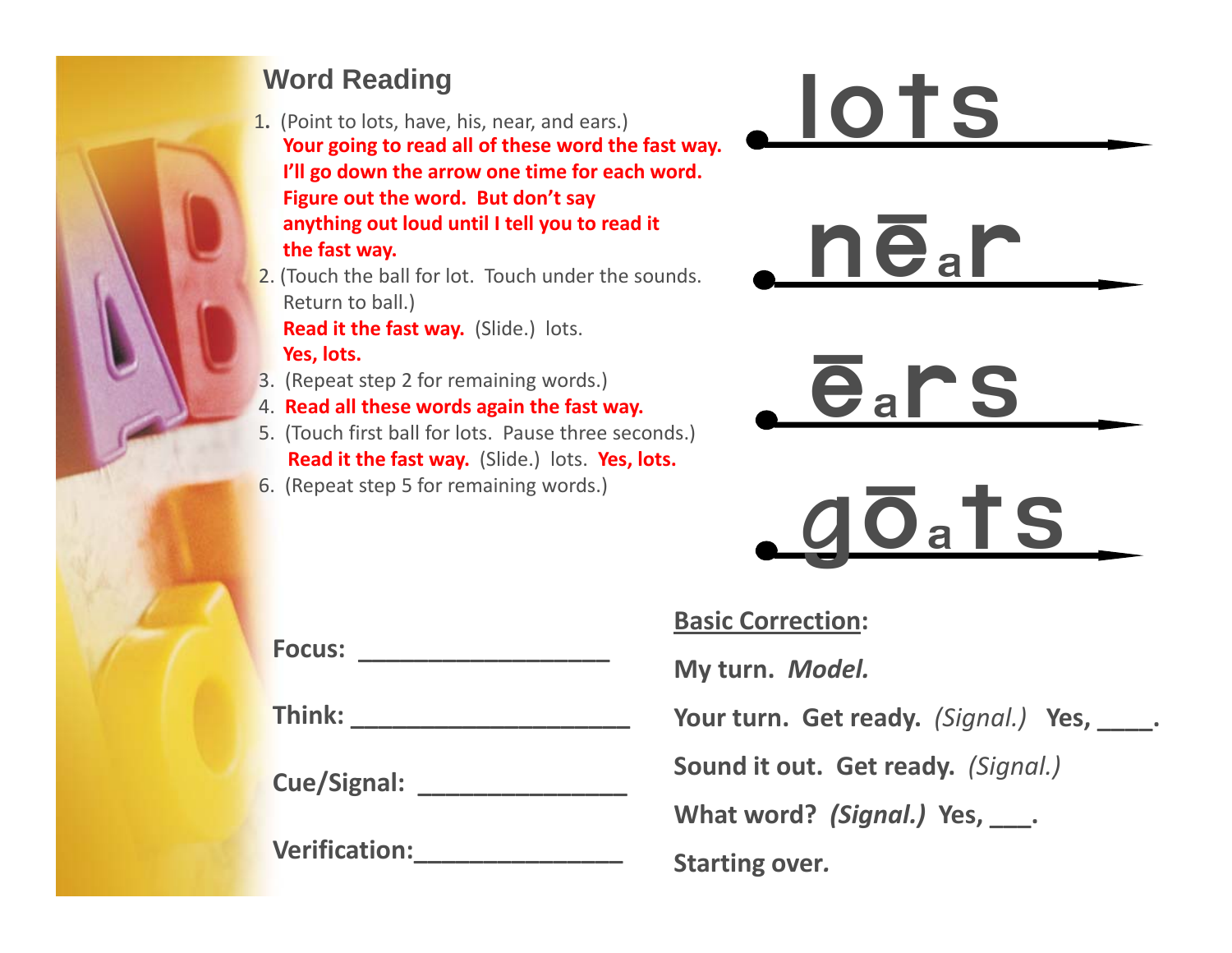# **Reading the Fast Way**

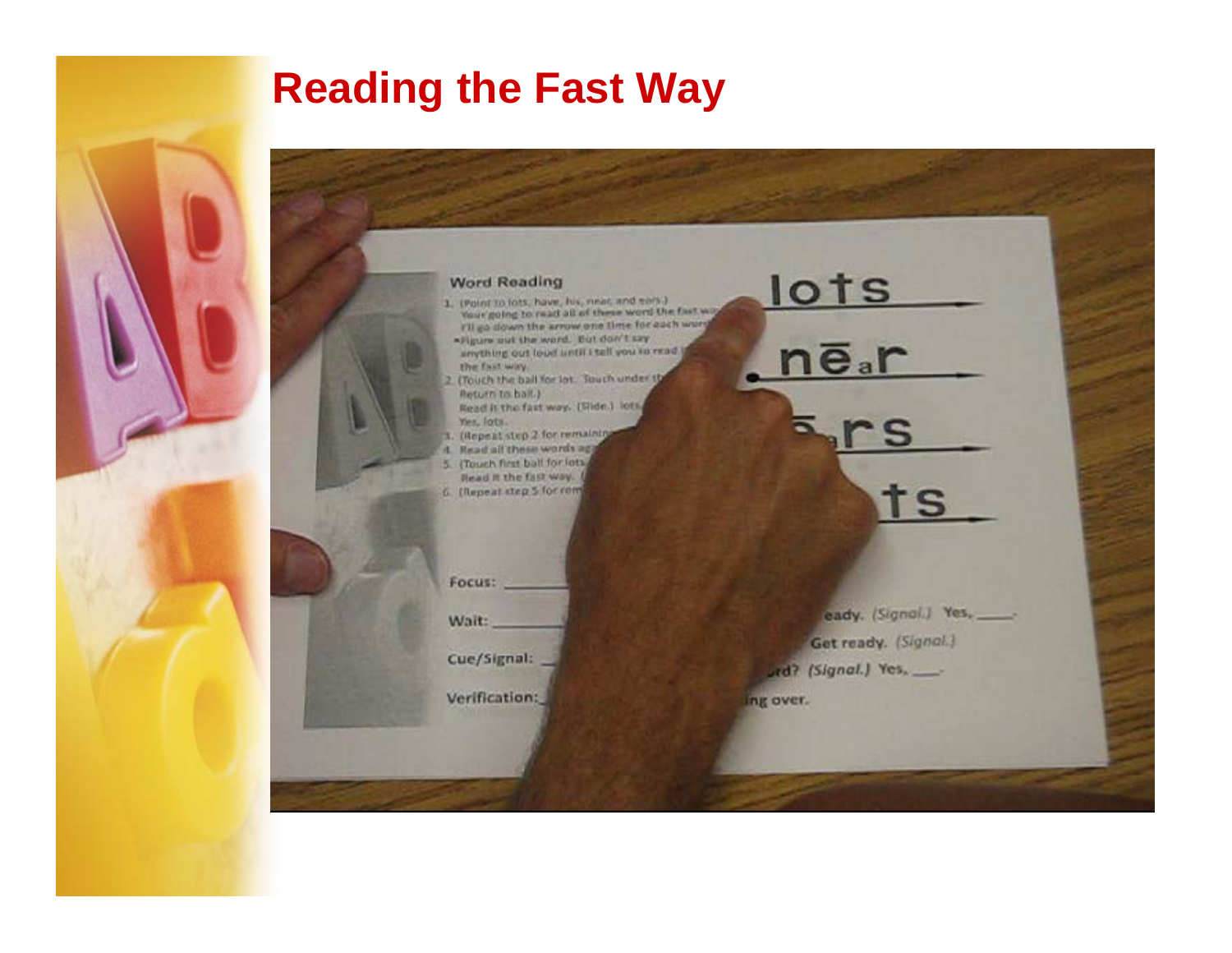#### **Word Reading**

- 1**.** (Touch ball for ar.) **When these letters are together they usually say are. What do they say?** are.
- 2. (Touch the ball for ar in far.) **What do these sounds say?** are. **Yes, are.** (Touch the ball for far.) **Sound it out.** (Touch balls for sounds.) fffararar **Read it the fast way.** (Slide.) far. **Yes, far.**
- 3. (Touch the ball for ar in car.) **What do these sounds say?** are. **View Allen Control Control of Control Control Control Control Control Control Control Control Control Control Control Control Control Control Control Control Control Control Control Control Control Control Control Control Sound it out.** (Slide past c. Touch ball for ar.) cararar**Read it the fast way.** (Slide.) car. **Yes, car.**



**Focus: \_\_\_\_\_\_\_\_\_\_\_\_\_\_\_\_\_\_**

**Think: \_\_\_\_\_\_\_\_\_\_\_\_\_\_\_\_\_\_\_\_**

**Cue/Signal: \_\_\_\_\_\_\_\_\_\_\_\_\_\_\_**

**Verification:\_\_\_\_\_\_\_\_\_\_\_\_\_\_\_**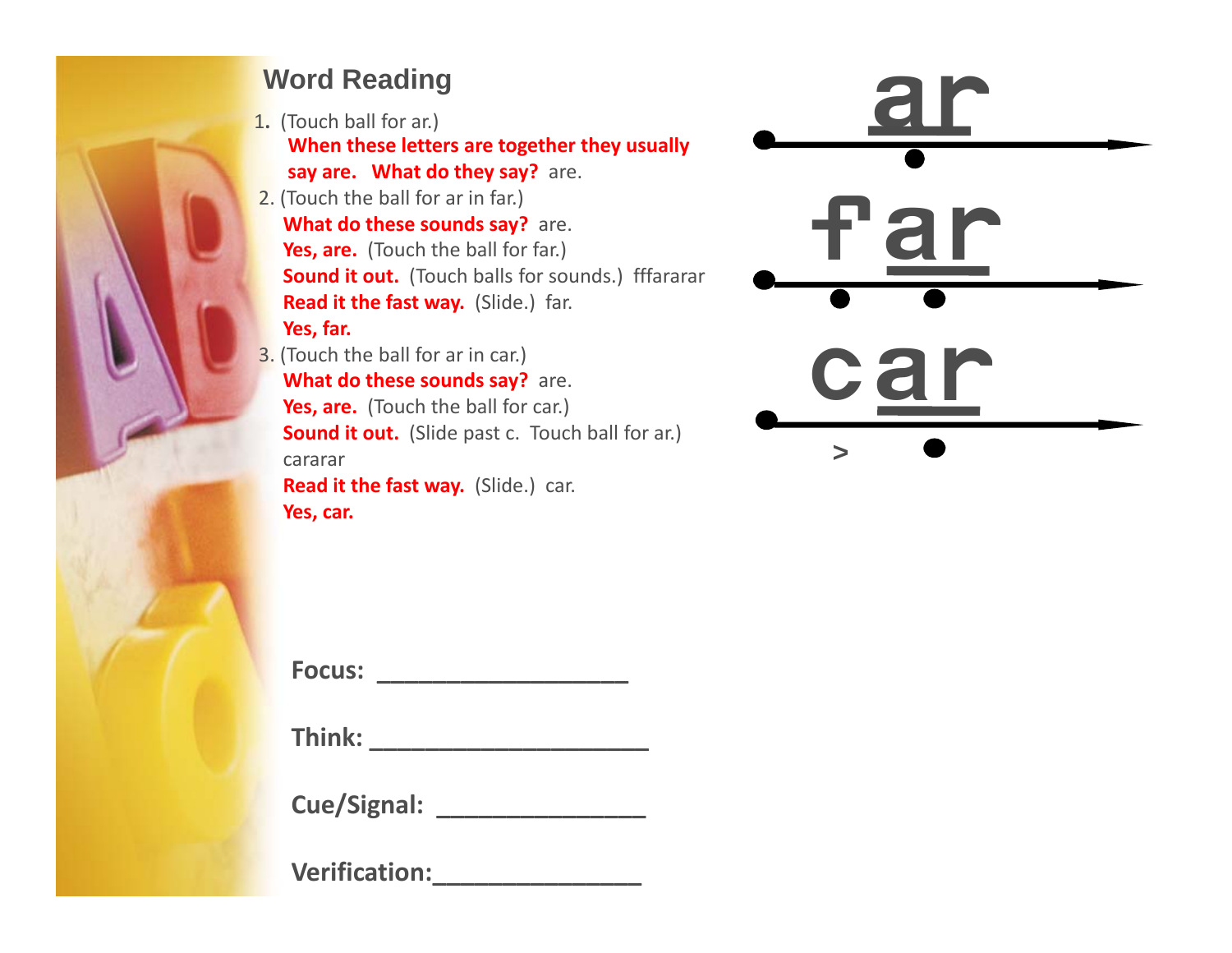# **Sound Combinations: ar**

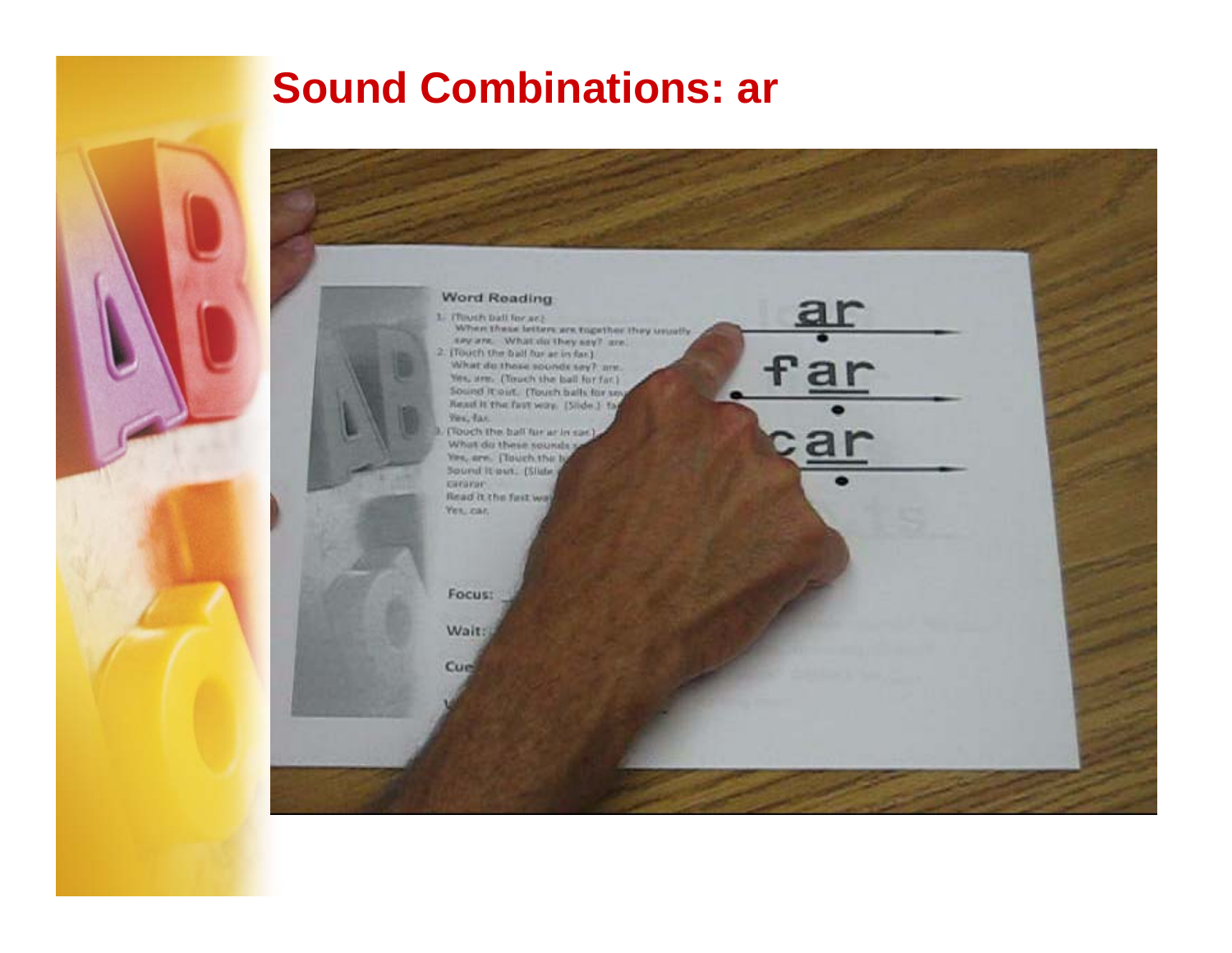# **LESSON FORTY-NINE BRINGING IT TOGETHER**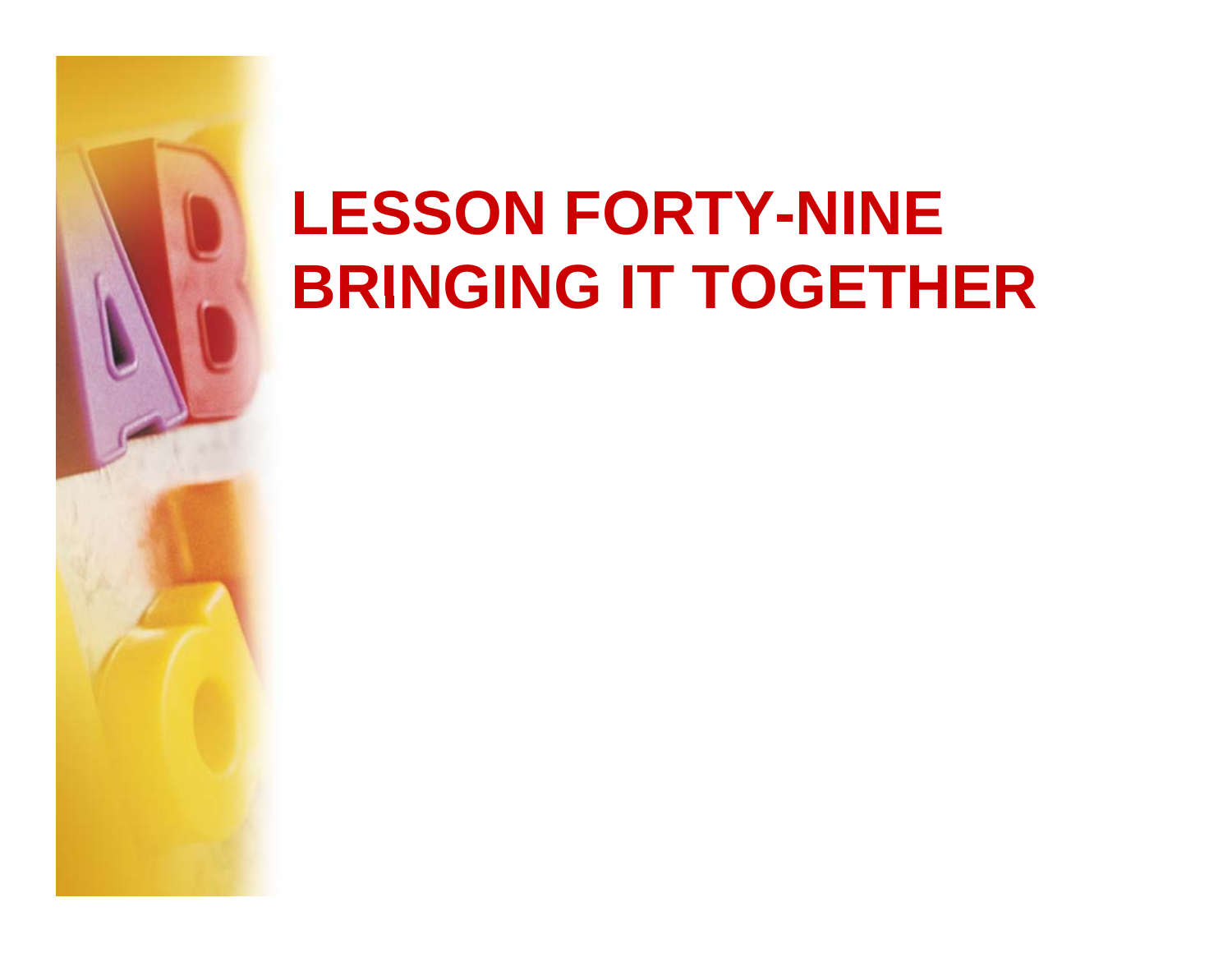# **Story Reading: Overview**

**Required Tasks**

•**First Reading**

•

**Lessons1-54: Sound Out/Read Fast**Lessons 55-100: Read it the Fast Way

# **Second Reading with Questions Lessons 1-43: Sound Out/Read Fast**

Lessons 44-100: Read it the Fast Way

• Picture Comprehension Hide the picture to predict first. Ask questions provided.

# **Additi l T k Additional Tas s**

- Parents/Students Read the Fast Way
- Word Finding
- •Sounds Writing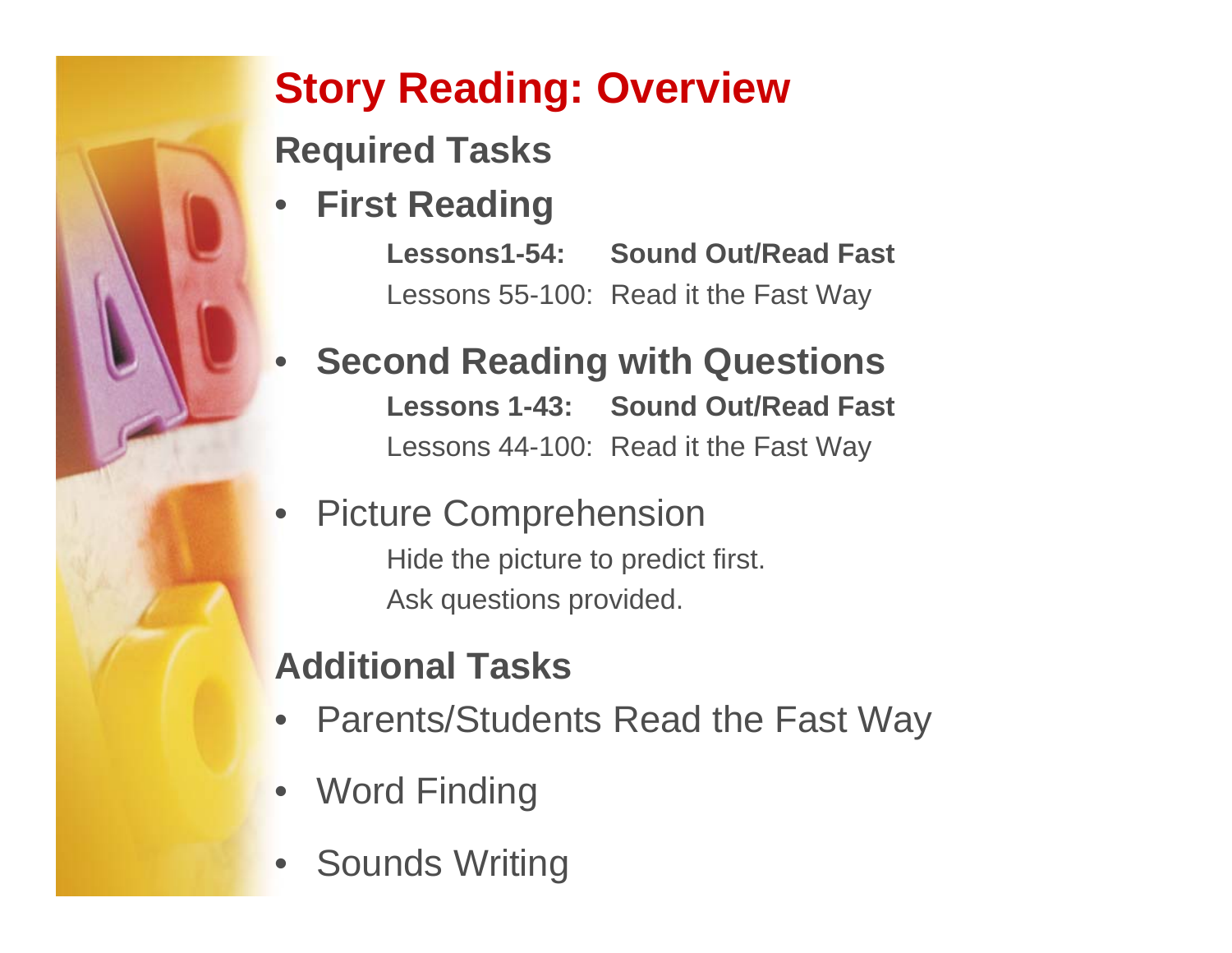# **First Read: Sound it Out/Read Fast (44)**

he has no reet. he has no **Fille** fans 173 de.j. was . <u>as no teer</u> So. he h on the is not cow. and he is not a cat. he a rat? no. he is is not a **a**l. **FIRST READING** TASK<sub>4</sub> TASK 6 PICTURE COMPREHENSION you're going to read this story by sounding out each word. Then you get to read the 1. What will you see in the picture? whole story the tast way. First, sound out 2. Look at the picture and get ready to answer whole and and tell me the word. some questions. 3. What is he? 4. Does he have feet? 5. Does he have teeth? TASK 5 SECOND READING 6. Does he have a nose? 7. Is he a cow?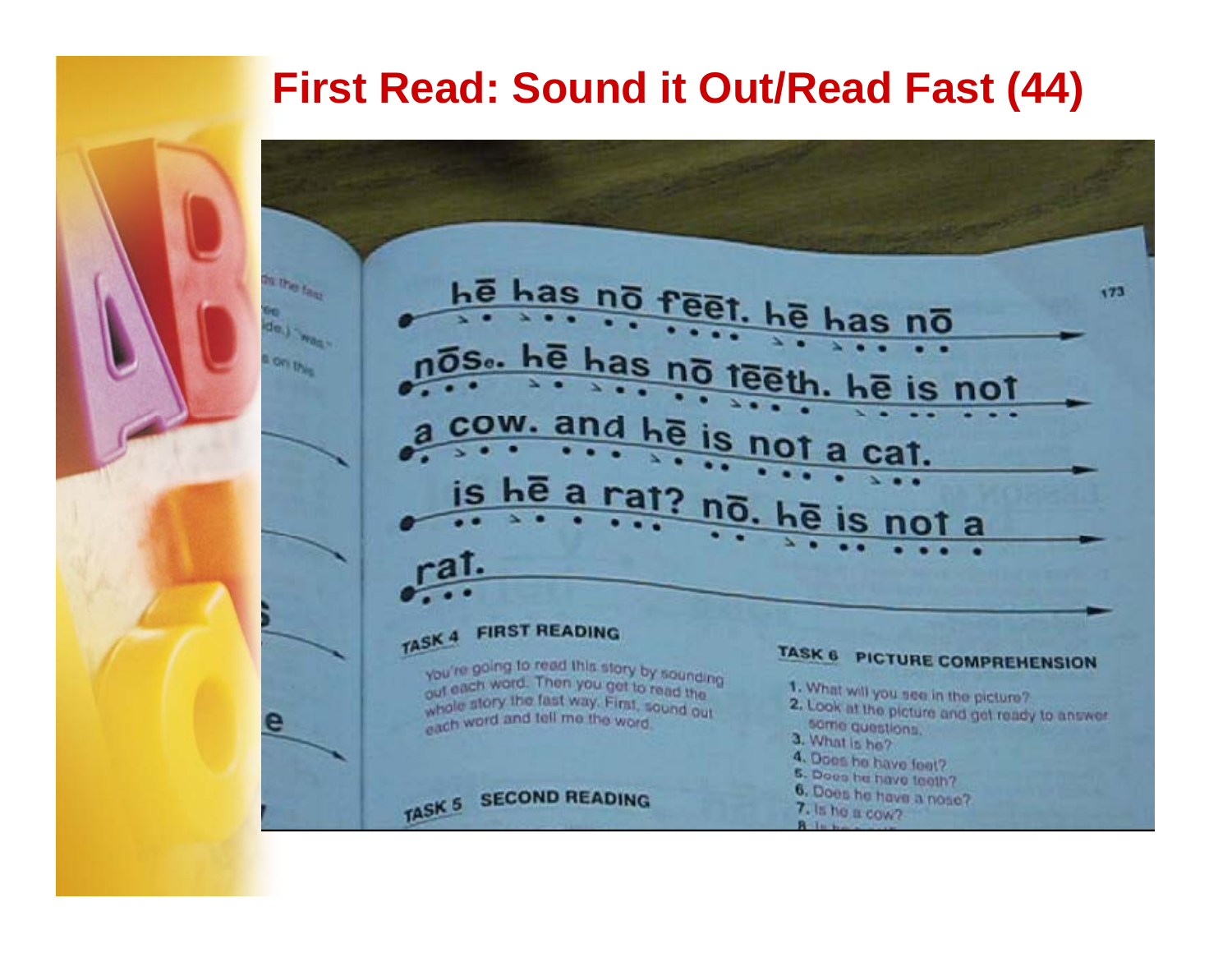

# **Story Reading First Reading: Sound it Out/Read Fast**

**First Word/Next Word.**

**Sound it out.** *(Pause.)* **Get ready.** 

*(Signal for each sound.)*

**What word?** *(Signal.)*

**Yes, \_\_\_\_\_\_\_\_\_\_\_.**